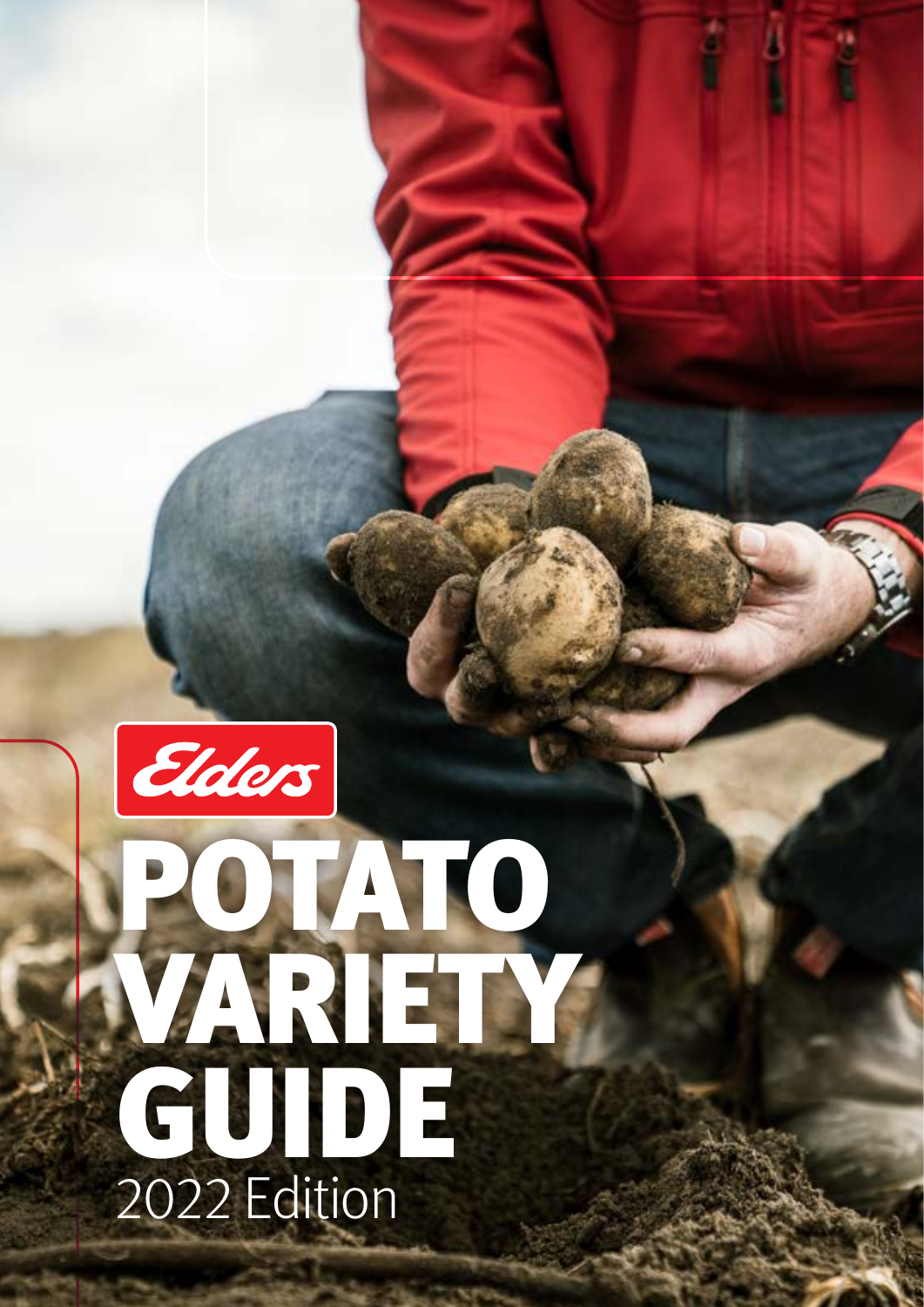### With over 180 years in the agriculture industry, Elders knows about delivering the best products and services to Australian farmers.

Elders is one of the leading, independent suppliers of fresh PBR potatoes offering potato growers and packers high yielding, low disease and market ready potatoes that provide improvements in yield and efficiency for the industry that every part of the value chain can benefit from.

What started with a handful of varieties has now grown into a collection of over 35 Plant Breeder's Rights (PBR) potato varieties in various stages of commercialisation, with more in development. Our certified seed of PBR potato varieties provide unique points of difference, including high yields, low disease status, higher general disease resistance, and opportunity for diverse cooking styles and eating experiences.

We have a dedicated team of potato specialists that support the importation and development of new potato varieties, manage seed production and provide solutions to the potato industry, particularly Australian potato growers. Our specialist offering is supported by a retail network that spans right across Australia. Through this network we possess local awareness of growers' needs complimented by national reach and distribution capabilities.

Keep reading or visit our website **www.eldersrural.com.au/rural-products/potatoes** to learn more about our varieties.

#### **Contents**

| Allora        | 4               | Kingsman  | 15 |
|---------------|-----------------|-----------|----|
| Amany         | 5               | Lanorma   | 16 |
| <b>Bounty</b> | 6               | Laperla   | 17 |
| Daisy         | 7               | La Strada | 18 |
| Eva           | 8               | Malou     | 19 |
| Excalibur     | 9               | Manhattan | 20 |
| Fidelia       | 10              | Merlot    | 22 |
| Gatsby        | 11              | Nadine    | 23 |
| Harmony       | 12              | Noha      | 24 |
| Kelly         | 13              | Valor     | 25 |
| Kestrel       | $1\overline{4}$ |           |    |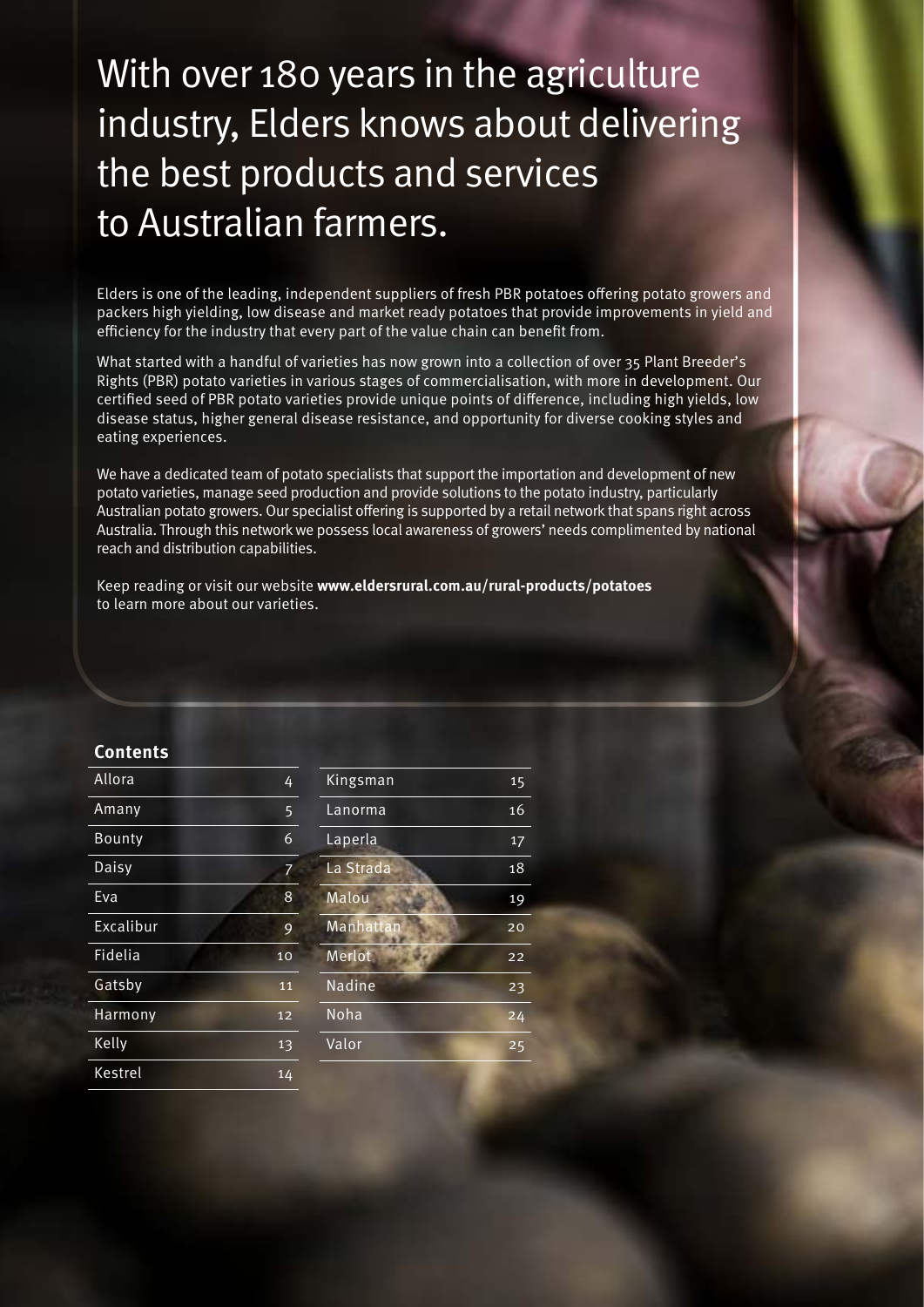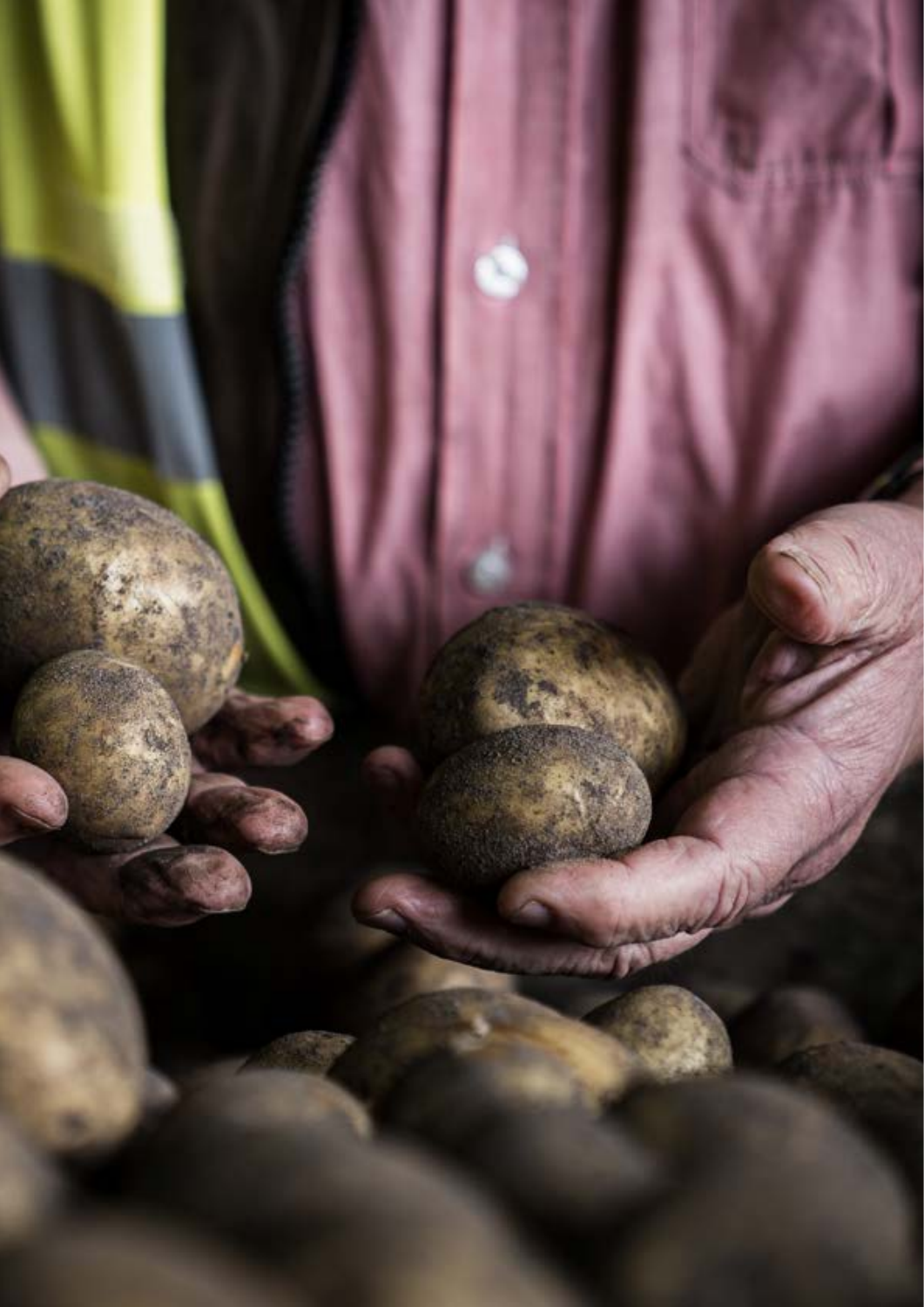

<span id="page-3-0"></span>

An early season variety with high yields of round oval shaped potatoes. Allora is bright yellow flesh and skin potato. The variety is well suited to general use and has nice potato culinary characteristics.

#### **consumer information**

| <b>OUALITY ATTRIBUTES</b> |  |
|---------------------------|--|
|                           |  |

| <b>Skin Colour</b>  | Light Yellow | <b>Tuber Shape</b>         | Short Oval |
|---------------------|--------------|----------------------------|------------|
| <b>Skin Texture</b> | Smooth       | <b>Uniformity of Shape</b> | Good       |
| <b>Flesh Colour</b> | Light Yellow | Eye Depth                  | Shallow    |
| <b>Dry Matter</b>   | 19%          | Carbohydrate               | 12%        |

#### **cooking attributes**

Allora is suited to boiling and microwave. A firm cooking type of potato with fine potato flavour typical in yellow fleshed potatoes.

#### **suggested cooking styles**



#### **grower information**

**pest and disease resistance** 

| <b>Powdery Scab</b>         |                     | <b>Tuber Blight</b>           | Moderate Resistance |
|-----------------------------|---------------------|-------------------------------|---------------------|
| <b>Common Scab</b>          | Moderate Resistance | <b>Potato Leaf Roll Virus</b> | Moderate Resistance |
| Gangrene                    |                     | <b>Potato Virus Y</b>         | High Resistance     |
| <b>Black Leg</b>            | High Resistance     | <b>PCN RO1</b>                | Resistant           |
| <b>Foliage Blight</b>       | Moderate Resistance | PCN pallida (2,3)             |                     |
| <b>Silver Scurf</b>         |                     | <b>Black Dot</b>              | Moderate Resistance |
| <b>Dry Rot</b>              | High Resistance     | <b>Rhizoctonia</b>            |                     |
| <b>AGRONOMIC ATTRIBUTES</b> |                     |                               |                     |
| <b>Dormancy</b>             | Medium              | <b>Maturity</b>               | Early Crop          |
| <b>Damage Resistance</b>    |                     | Yield                         | High                |

**Bruising resistance**

**4**

Information here is a guide only. Results can vary greatly depending on climate, soil and local circumstances. This information sheet should not be used as a replacement for expert advice or judgement. All liability is excluded to the full extent permitted by law.

The variety Allora is protected under the Plant Breeder's Rights Act, 1994. Unlawful propagation of Allora is an offence under the Act.

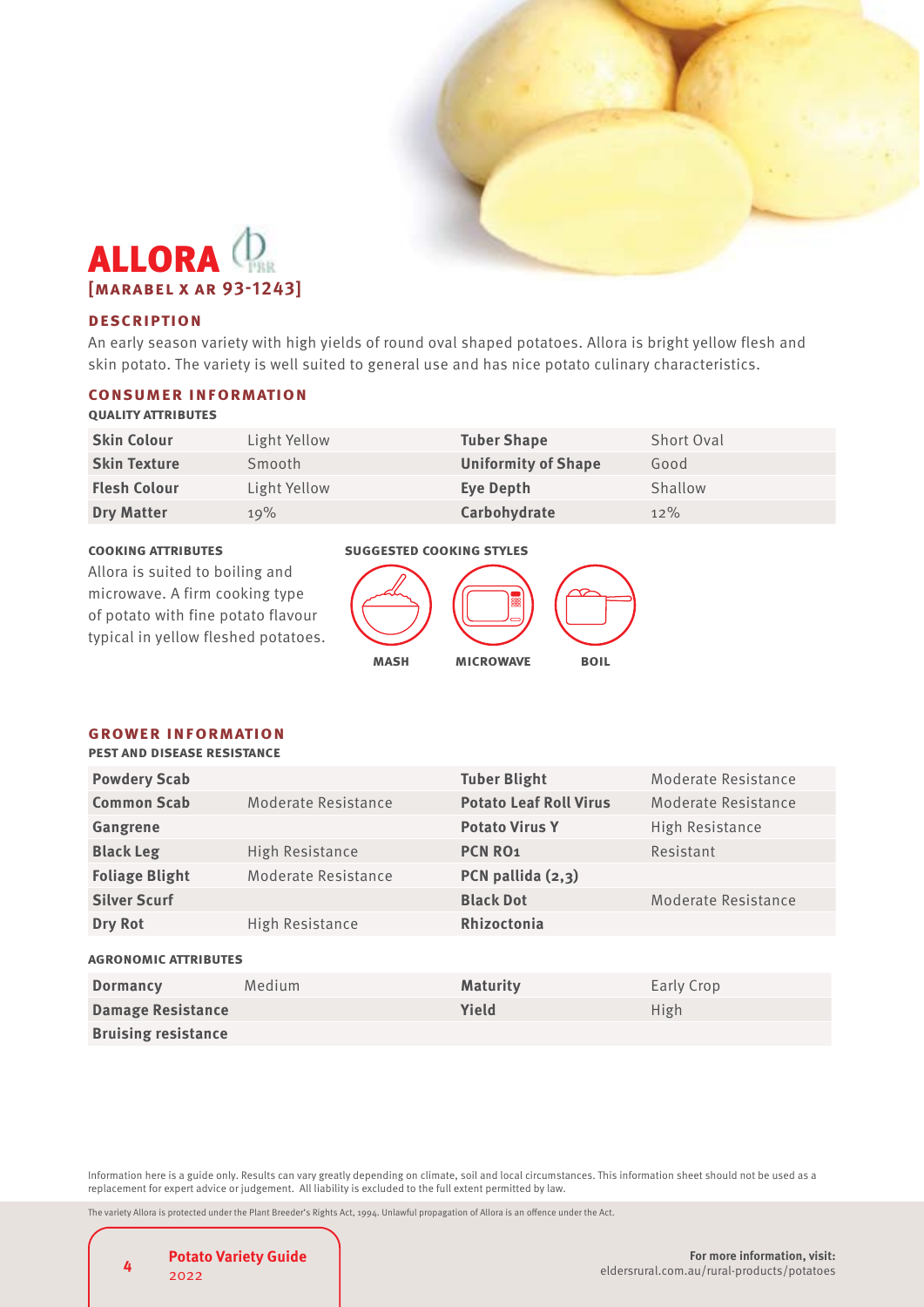#### <span id="page-4-0"></span>AMANY **[victoria x G94TT131008]**

#### **description**

A mid to late season variety, this is a very versatile variety with very high productivity. Amany has a nice and regular sharp and long term storage ability. This variety is a well suited french fry variety, it can also be used as a table potato.

#### **consumer information**

|  |  |  | <b>QUALITY ATTRIBUTES</b> |
|--|--|--|---------------------------|
|  |  |  |                           |

| <b>Skin Colour</b>  | Yellow      | <b>Tuber Shape</b>         | Long Oval |
|---------------------|-------------|----------------------------|-----------|
| <b>Skin Texture</b> | Smooth      | <b>Uniformity of Shape</b> | Good      |
| <b>Flesh Colour</b> | Cream       | Eye Depth                  | Shallow   |
| <b>Dry Matter</b>   | $20 - 22\%$ | <b>Specific Gravity</b>    | 1.086     |

#### **cooking attributes**

This variety is a well suited french fry variety with a very good fry colour.

#### **suggested cooking styles**



#### **grower information**

**pest and disease resistance** 

| <b>Powdery Scab</b>   |                    | <b>Tuber Blight</b>           | Susceptible |
|-----------------------|--------------------|-------------------------------|-------------|
| <b>Common Scab</b>    | Resistant          | <b>Potato Leaf Roll Virus</b> | Resistant   |
| Gangrene              |                    | <b>Potato Virus Y</b>         | Resistant   |
| <b>Black Leg</b>      |                    | <b>PCN RO1</b>                | Resistant   |
| <b>Foliage Blight</b> | Moderate Resistant | PCN pallida (2,3)             | Susceptible |
| <b>Silver Scurf</b>   |                    | <b>Black Dot</b>              |             |
| <b>Dry Rot</b>        |                    | Rhizoctonia                   |             |
|                       |                    |                               |             |

#### **agronomic attributes**

| <b>Dormancy</b>                      | Long | <b>Maturity</b> | Late Maincrop |
|--------------------------------------|------|-----------------|---------------|
| Damage Resistance Resistant          |      | Yield           | High          |
| <b>Bruising resistance</b> Resistant |      |                 |               |

Information here is a guide only. Results can vary greatly depending on climate, soil and local circumstances. This information sheet should not be used as a replacement for expert advice or judgement. All liability is excluded to the full extent permitted by law.

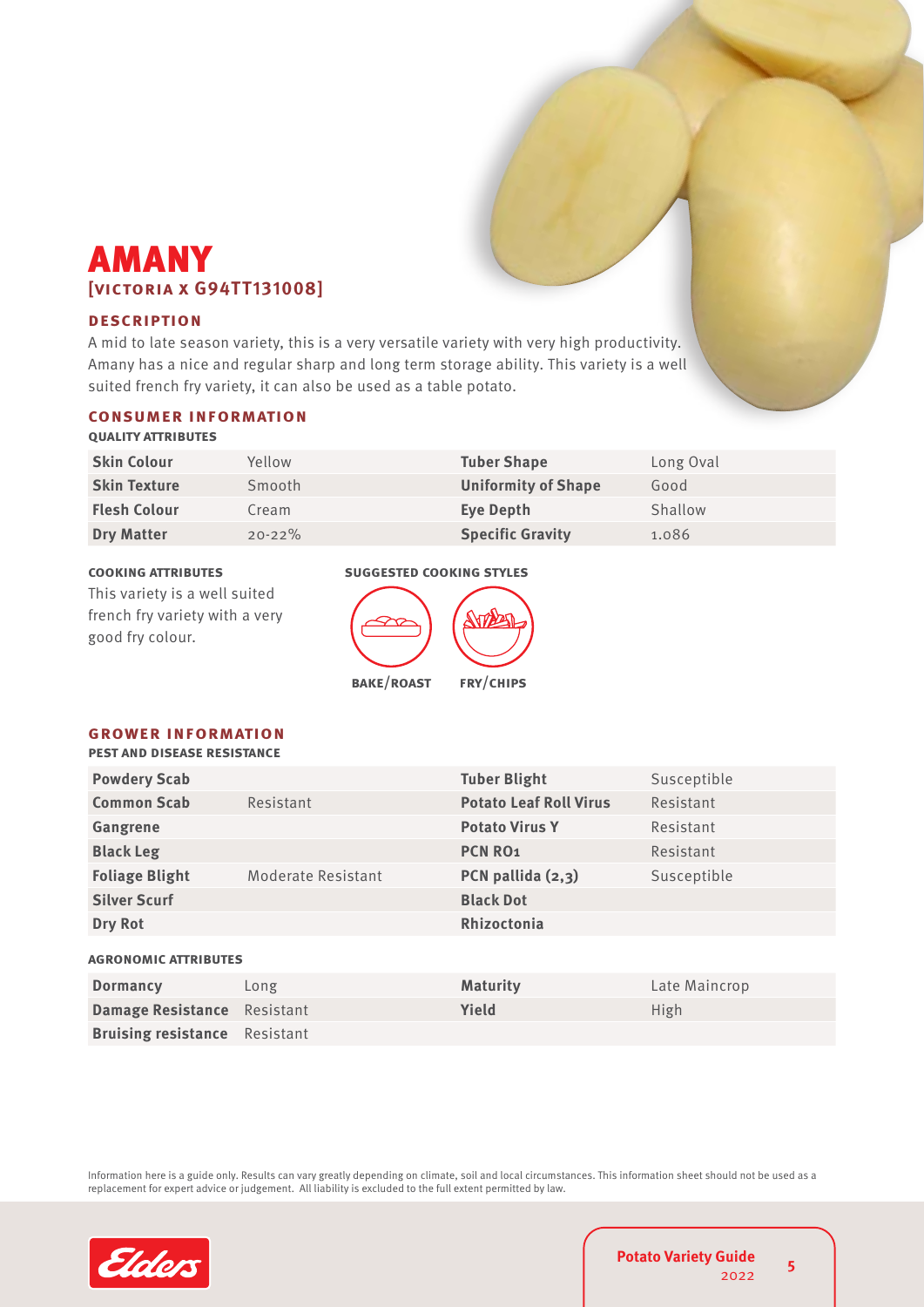

#### <span id="page-5-0"></span>BOUNTY **[85G040 x valor]**

#### **description**

A mid season variety with high yields of round oval shaped potatoes. Bounty has a bright cream skin and is a cream flesh potato. The variety is well suited to the general market and yields very well.

#### **consumer information**

| <b>QUALITY ATTRIBUTES</b> |  |
|---------------------------|--|
|                           |  |

| <b>Skin Colour</b>  | <b>Bright Cream</b> | <b>Tuber Shape</b>         | Round Short Oval |
|---------------------|---------------------|----------------------------|------------------|
| <b>Skin Texture</b> | Smooth              | <b>Uniformity of Shape</b> | Very Good        |
| <b>Flesh Colour</b> | Cream               | Eye Depth                  | Shallow          |
| <b>Dry Matter</b>   | Medium              | Carbohydrate               |                  |

#### **Cooking Attributes**

Excellent potato for general use and good for dry baking, roasting boiling, mashing and microwave. A firm cooking type potato with a good taste and texture.

#### **suggested cooking styles**





#### **grower information**

**pest and disease resistance** 

| <b>Powdery Scab</b>         | <b>Slightly Susceptible</b>   | <b>Tuber Blight</b>           | <b>Moderately Susceptible</b> |
|-----------------------------|-------------------------------|-------------------------------|-------------------------------|
| <b>Common Scab</b>          | Moderate Resistance           | <b>Potato Leaf Roll Virus</b> | Moderate Resistance           |
| Gangrene                    |                               | <b>Potato Virus Y</b>         | Moderate Resistance           |
| <b>Black Leg</b>            | Resistant                     | <b>PCN RO1</b>                | Resistant                     |
| <b>Foliage Blight</b>       | <b>Slightly Susceptible</b>   | PCN Pallida (2,3)             | Susceptible                   |
| <b>Silver Scurf</b>         | <b>Slightly Susceptible</b>   | <b>Black Dot</b>              | Resistant                     |
| Dry Rot                     | <b>Moderately Susceptible</b> | <b>Rhizoctonia</b>            |                               |
| <b>AGRONOMIC ATTRIBUTES</b> |                               |                               |                               |

| <b>Dormancy</b>                                 | Medium | <b>Maturity</b> | Main Crop |
|-------------------------------------------------|--------|-----------------|-----------|
| <b>Damage Resistance</b> Slightly Susceptible   |        | Yield           | Very High |
| <b>Bruising Resistance</b> Slightly Susceptible |        |                 |           |

Information here is a guide only. Results can vary greatly depending on climate, soil and local circumstances. This information sheet should not be used as a replacement for expert advice or judgement. All liability is excluded to the full extent permitted by law.

Bounty is the Intellectual Property of Elders and unauthorised propagation is not permitted.

**6**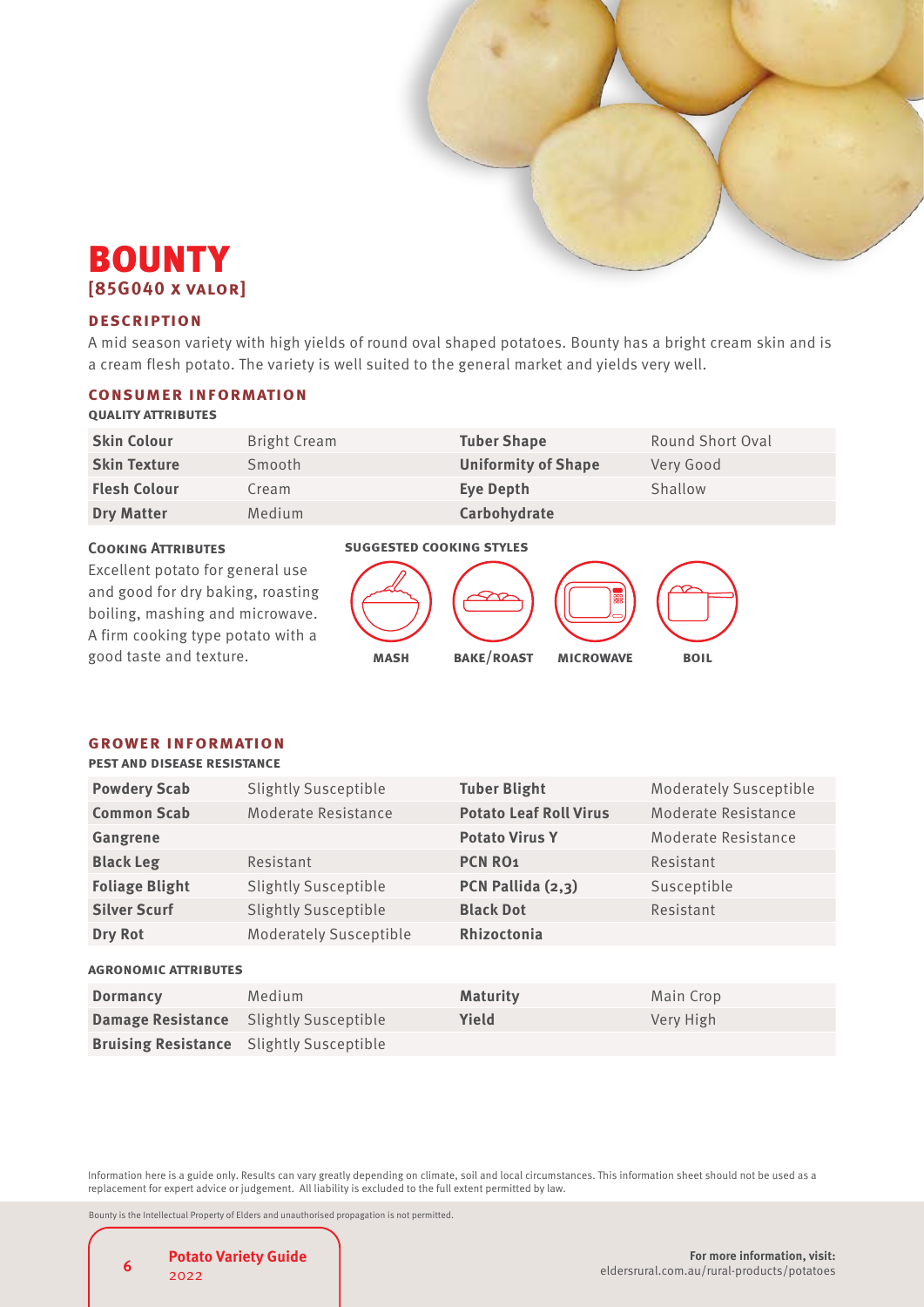

<span id="page-6-0"></span>

A mid season variety with high yields of oblong shaped cream to light yellow potato with yellow flesh. Daisy is well suited to general cooking but specialises in baking and roasting with a great potato flavour.

#### **consumer information**

| <b>Skin Colour</b>  | Cream to Light Yellow | <b>Tuber Shape</b>         | Oval    |
|---------------------|-----------------------|----------------------------|---------|
| <b>Skin Texture</b> | Smooth                | <b>Uniformity of Shape</b> | Good    |
| <b>Flesh Colour</b> | Yellow                | Eye Depth                  | Shallow |
| <b>Dry Matter</b>   | 23%                   | <b>Specific Gravity</b>    | 1.088   |

#### **cooking attributes**

General use and very good for dry baking, roasting and microwave. A firm cooking type potato with pleasing taste and a dense texture.

#### **suggested cooking styles**



#### **grower information**

**pest and disease resistance** 

| <b>Powdery Scab</b>   | Moderate Resistance           | <b>Tuber Blight</b>           | Slight Resistance           |
|-----------------------|-------------------------------|-------------------------------|-----------------------------|
| <b>Common Scab</b>    | <b>Moderately Susceptible</b> | <b>Potato Leaf Roll Virus</b> | Moderate Resistance         |
| Gangrene              |                               | <b>Potato Virus Y</b>         | Susceptible                 |
| <b>Black Leg</b>      | Good Resistance               | <b>PCN RO1</b>                | Resistant                   |
| <b>Foliage Blight</b> | Moderate Resistance           | PCN Pallida (2,3)             | <b>Slightly Susceptible</b> |
| <b>Scurf</b>          | <b>Moderately Susceptible</b> | <b>Black Dot</b>              | Slight Resistance           |
| <b>Dry Rot</b>        | Resistant                     | <b>Rhizoctonia</b>            |                             |
|                       |                               |                               |                             |

#### **agronomic attributes**

| <b>Dormancy</b>                            | Medium                                | <b>Maturity</b> | Main Crop |
|--------------------------------------------|---------------------------------------|-----------------|-----------|
|                                            | Damage Resistance Moderate Resistance | Yield           | High      |
| <b>Bruising Resistance</b> Good Resistance |                                       |                 |           |

Information here is a guide only. Results can vary greatly depending on climate, soil and local circumstances. This information sheet should not be used as a replacement for expert advice or judgement. All liability is excluded to the full extent permitted by law.

The variety Daisy is protected under the Plant Breeder's Rights Act. 1994. Unlawful propagation of Daisy is an offence under the Act.

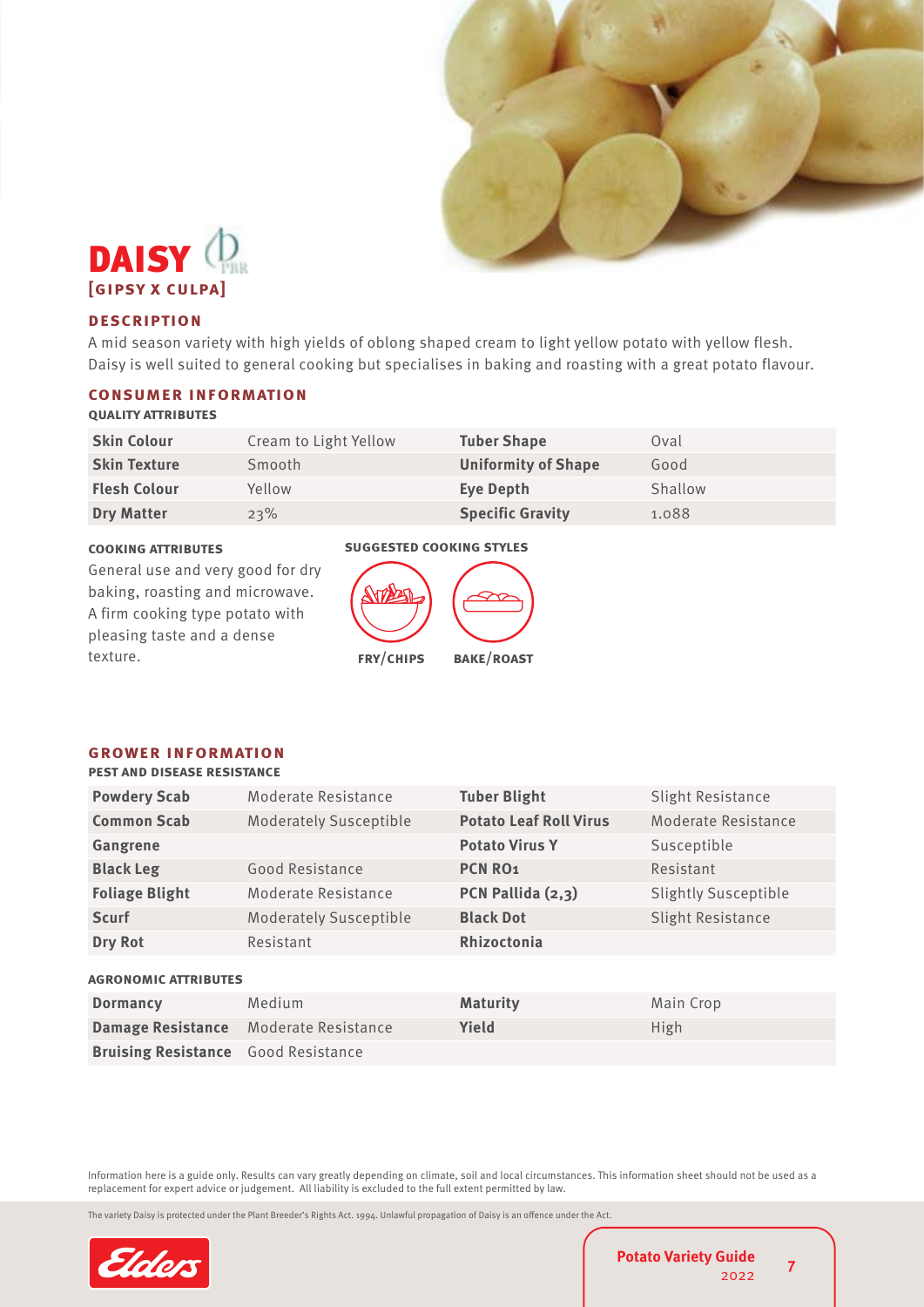

<span id="page-7-0"></span>

A mid season variety with high yields of oblong shaped potatoes. Eva has white skin and flesh coloured potatoes. The variety is well suited to the general market with a great potato flavour and versatile cooking uses.

#### **consumer information quality attributes**

| <b>QUALIT AIRIBUILS</b> |        |                            |                 |  |
|-------------------------|--------|----------------------------|-----------------|--|
| <b>Skin Colour</b>      | White  | <b>Tuber Shape</b>         | Round to Oblong |  |
| <b>Skin Texture</b>     | Smooth | <b>Uniformity of Shape</b> | Good            |  |
| <b>Flesh Colour</b>     | White  | <b>Eye Depth</b>           | Shallow         |  |
| <b>Dry Matter</b>       | 18%    | <b>Specific Gravity</b>    | 1.077           |  |

#### **cooking attributes**

Excellent potato for dry baking, roasting and making home-made chips. A firm cooking type potato with pleasing taste and slightly dry texture.

#### **suggested cooking styles**



#### **grower information**

**pest and disease resistance** 

| <b>Powdery Scab</b>         | Moderate Resistance         | <b>Tuber Blight</b>           | <b>Slightly Susceptible</b>   |
|-----------------------------|-----------------------------|-------------------------------|-------------------------------|
| <b>Common Scab</b>          | <b>Slightly Susceptible</b> | <b>Potato Leaf Roll Virus</b> | Susceptible                   |
| Gangrene                    |                             | <b>Potato Virus Y</b>         | <b>Moderately Susceptible</b> |
| <b>Black Leg</b>            | Moderate Resistance         | PCN RO <sub>1</sub>           | Susceptible                   |
| <b>Foliage Blight</b>       | Moderate Resistance         | PCN Pallida (2,3)             | Susceptible                   |
| <b>Silver Scurf</b>         | Moderate Resistance         | <b>Black Dot</b>              | Susceptible                   |
| <b>Dry Rot</b>              |                             | <b>Rhizoctonia</b>            |                               |
| <b>AGRONOMIC ATTRIBUTES</b> |                             |                               |                               |
| <b>Dormancy</b>             | Long                        | <b>Maturity</b>               | Second Early                  |
| <b>Damage Resistance</b>    | Moderate Resistance         | Yield                         | High                          |
| <b>Bruising Resistance</b>  | Moderate Resistance         |                               |                               |

Information here is a guide only. Results can vary greatly depending on climate, soil and local circumstances. This information sheet should not be used as a replacement for expert advice or judgement. All liability is excluded to the full extent permitted by law.

The variety Eva is protected under the Plant Breeder's Rights Act. 1994. Unlawful propagation of Eva is an offence under the Act.

**8**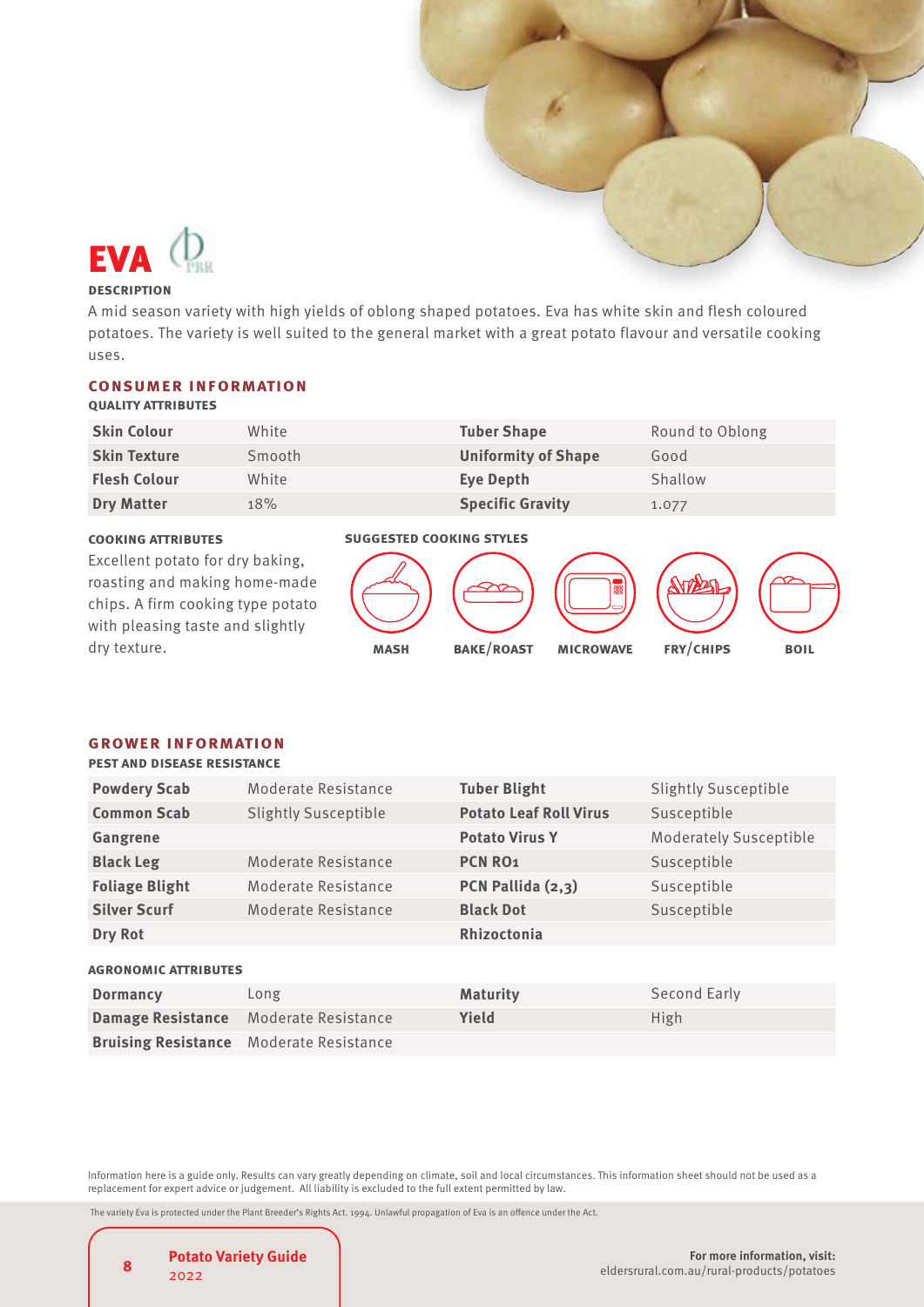<span id="page-8-0"></span>

A main season variety with high yields of oval shaped potatoes. Excalibur has light cream skin cream flesh coloured potatoes. The variety is well suited to the general and gourmet market with a great potato flavour and versatile cooking uses.

#### **consumer information**

|  | <b>QUALITY ATTRIBUTES</b> |
|--|---------------------------|
|--|---------------------------|

| <b>Skin Colour</b>  | White  | <b>Tuber Shape</b>         | Oval    |
|---------------------|--------|----------------------------|---------|
| <b>Skin Texture</b> | Smooth | <b>Uniformity of Shape</b> | Good    |
| <b>Flesh Colour</b> | Cream  | Eye Depth                  | Shallow |
| <b>Dry Matter</b>   | Medium | Carbohyrdate               |         |

#### **cooking attributes**

General use and very good for dry baking, roasting boiling and microwave. A firm cooking type potato with pleasing taste and texture.

#### **suggested cooking styles**



#### **grower information**

**pest and disease resistance** 

| <b>Powdery Scab</b>         | Moderate Resistance         | <b>Tuber Blight</b>           | Moderate Resistance         |
|-----------------------------|-----------------------------|-------------------------------|-----------------------------|
| <b>Common Scab</b>          | <b>Slightly Susceptible</b> | <b>Potato Leaf Roll Virus</b> | <b>Slightly Susceptible</b> |
| Gangrene                    |                             | <b>Potato Virus Y</b>         | <b>Slightly Susceptible</b> |
| <b>Black Leg</b>            | Resistant                   | <b>PCN RO1</b>                | Resistant                   |
| <b>Foliage Blight</b>       | <b>Slightly Susceptible</b> | PCN Pallida (2,3)             | Partial Resistance          |
| <b>Silver Scurf</b>         | Moderate Resistance         | <b>Black Dot</b>              | Moderate Resistance         |
| Dry Rot                     | Susceptible                 | <b>Rhizoctonia</b>            |                             |
| <b>AGRONOMIC ATTRIBUTES</b> |                             |                               |                             |
| <b>Dormancy</b>             | Medium                      | <b>Maturity</b>               | Main Crop                   |
| <b>Damage Resistance</b>    | Moderate Resistance         | Yield                         | Very High                   |
| <b>Bruising Resistance</b>  | Moderate Resistance         |                               |                             |

Information here is a guide only. Results can vary greatly depending on climate, soil and local circumstances. This information sheet should not be used as a replacement for expert advice or judgement. All liability is excluded to the full extent permitted by law.

The variety Excalibur is protected under the Plant Breeder's Rights Act. 1994. Unlawful propagation of Excalibur is an offence under the Act.

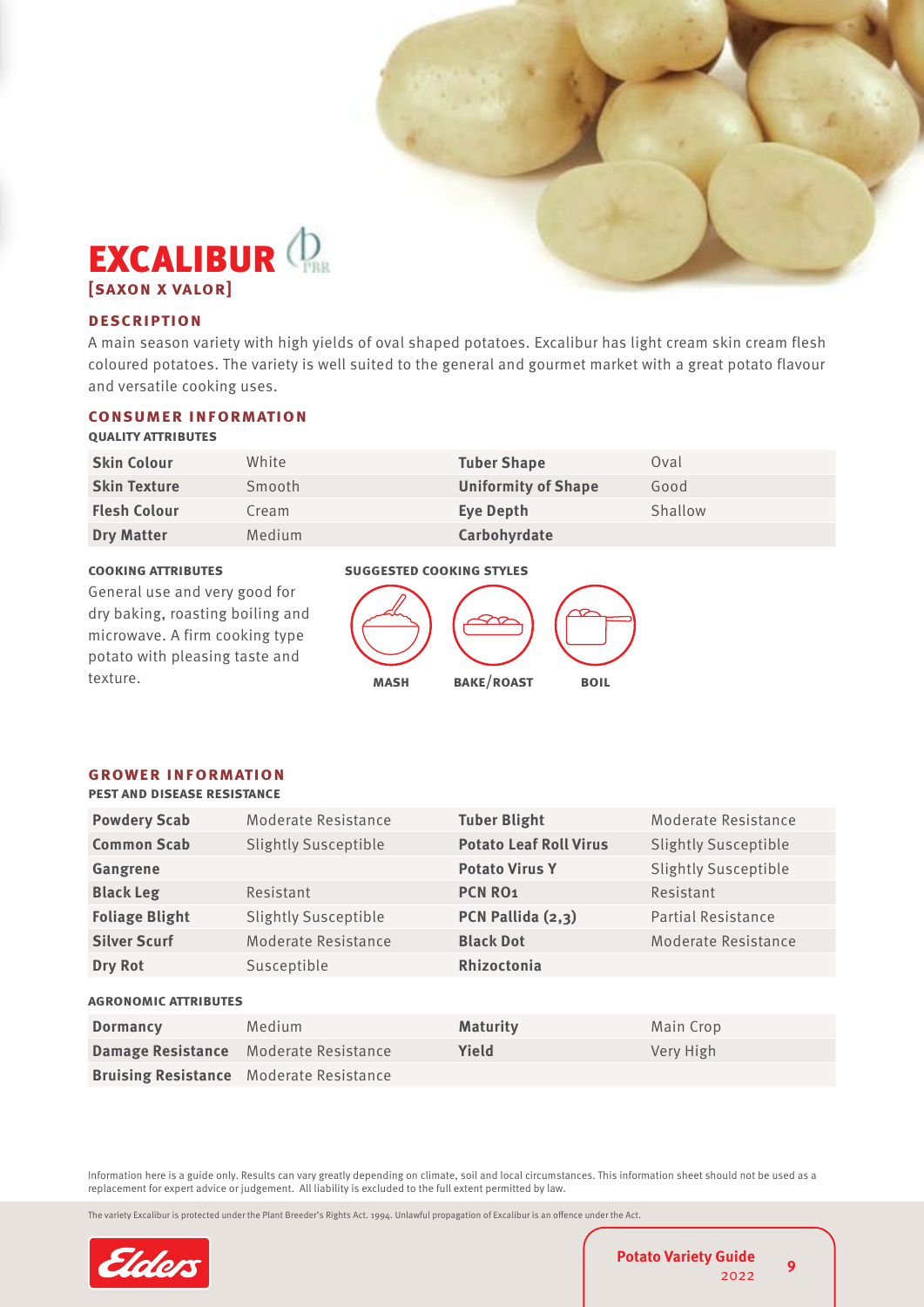

<span id="page-9-0"></span>

Fidelia is an early salad type variety for the fresh market. The variety has a high yield potential, an attractive appearance and very good culinary qualities. This variety is similar to Nicola and Dutch Cream.

#### **consumer information**

| <b>QUALITY ATTRIBUTES</b> |  |
|---------------------------|--|
|---------------------------|--|

| <b>Skin Colour</b>  | Yellow | <b>Tuber Shape</b>         | Round/Oval |
|---------------------|--------|----------------------------|------------|
| <b>Skin Texture</b> | Smooth | <b>Uniformity of Shape</b> | Even       |
| <b>Flesh Colour</b> | Yellow | Eye Depth                  | Shallow    |
| <b>Dry Matter</b>   | 18%    | Carbohydrate/100G          | 14.5%      |

#### **cooking attributes**

Fidelia is suited to baking and roasting and can be displayed as a washed product. A firm cooking potato with fine potato flavour.

#### **suggested cooking styles**



#### **grower information**

**pest and disease resistance** 

| <b>Powdery Scab</b>         | Good Resistance     | <b>Tuber Blight</b>           | High Resistance     |
|-----------------------------|---------------------|-------------------------------|---------------------|
| <b>Common Scab</b>          | High Resistance     | <b>Potato Leaf Roll Virus</b> | Moderate Resistance |
| Gangrene                    | Moderate Resistance | <b>Potato Virus Y</b>         | High Resistance     |
| <b>Black Leg</b>            | High Resistance     | <b>PCN RO1</b>                | Resistant           |
| <b>Foliage Blight</b>       | Moderate Resistance | PCN Pallida (2,3)             |                     |
| <b>Silver Scurf</b>         | Resistant           | <b>Black Dot</b>              | High Resistance     |
| <b>Dry Rot</b>              | Susceptible         | <b>Rhizoctonia</b>            |                     |
| <b>AGRONOMIC ATTRIBUTES</b> |                     |                               |                     |
| <b>Dormancy</b>             | Long                | <b>Maturity</b>               | Early Main Crop     |
| <b>Damage Resistance</b>    |                     | Yield                         | High                |
| <b>Bruising Resistance</b>  | Resistant           |                               |                     |

Information here is a guide only. Results can vary greatly depending on climate, soil and local circumstances. This information sheet should not be used as a replacement for expert advice or judgement. All liability is excluded to the full extent permitted by law.

The variety Fidelia is protected under the Plant Breeder's Rights Act. 1994. Unlawful propagation of Fidelia is an offence under the Act.

**10**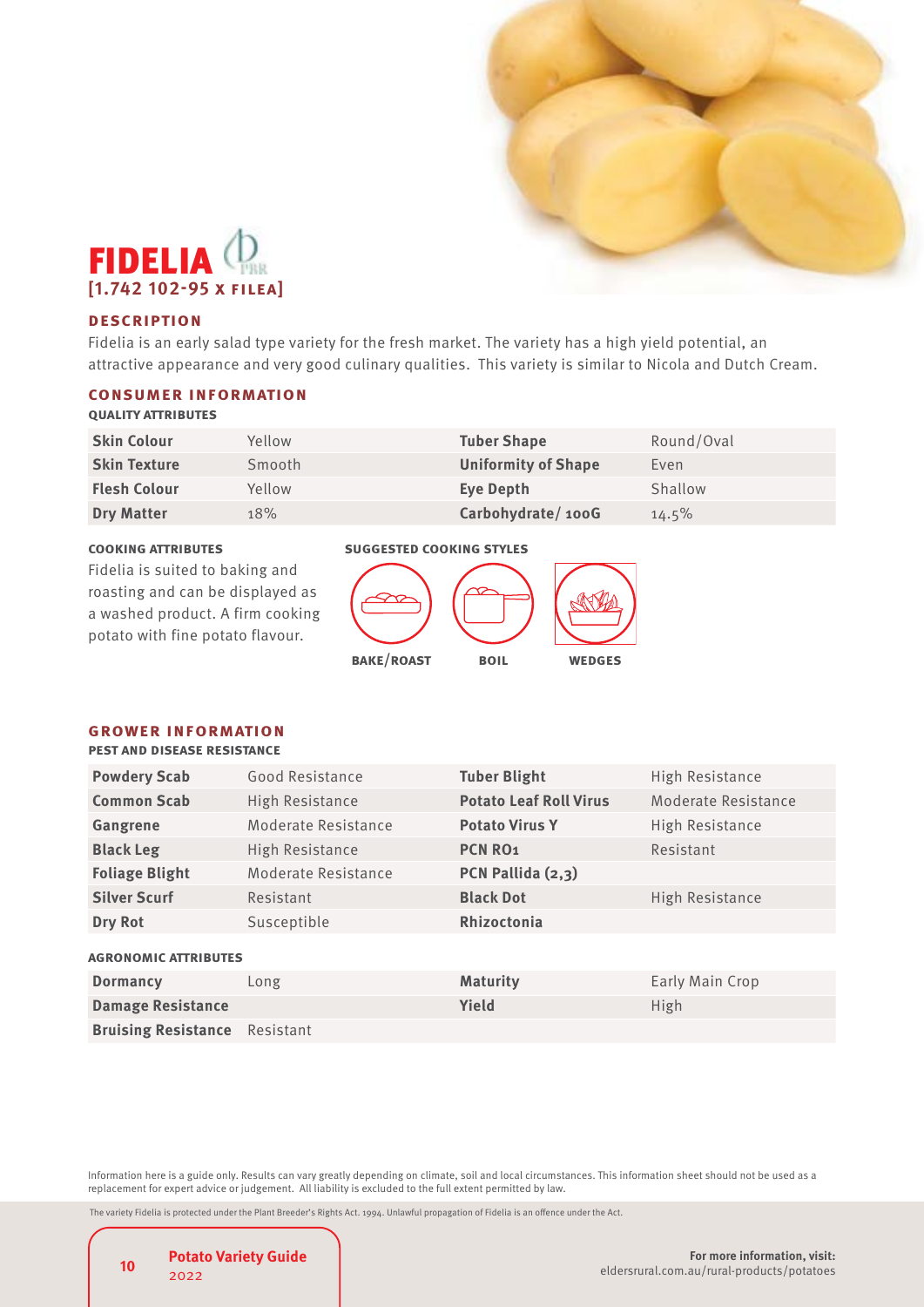

<span id="page-10-0"></span>

Gatsby is early main crop season variety with good yields and bold white tuber. Ideal for baking. Also has a bright white skin and cream flesh coloured potatoes.

#### **consumer information**

| <b>OUALITY ATTRIBUTES</b> |        |                            |         |
|---------------------------|--------|----------------------------|---------|
| <b>Skin Colour</b>        | White  | <b>Tuber Shape</b>         | Oval    |
| <b>Skin Texture</b>       | Smooth | <b>Uniformity of Shape</b> | Even    |
| <b>Flesh Colour</b>       | Cream  | <b>Eye Depth</b>           | Shallow |

**Dry Matter** 19% **Carbohydrate** 16.9%

#### **cooking attributes**

Gatsby is suited to a baking and roasting that is good enough to display as a washed product. A firm cooking type of potato with fine potato flavour.

#### **suggested cooking styles**



#### **grower information**

|  | PEST AND DISEASE RESISTANCE |
|--|-----------------------------|
|  |                             |

| <b>Powdery Scab</b>         | Resistant                   | <b>Tuber Blight</b>           | <b>Moderately Susceptible</b> |  |  |
|-----------------------------|-----------------------------|-------------------------------|-------------------------------|--|--|
| <b>Common Scab</b>          | <b>Slightly Susceptible</b> | <b>Potato Leaf Roll Virus</b> | <b>Slightly Susceptible</b>   |  |  |
| Gangrene                    |                             | <b>Potato Virus Y</b>         | Moderate Resistance           |  |  |
| <b>Black Leg</b>            | <b>Slightly Susceptible</b> | <b>PCN RO1</b>                | Resistant                     |  |  |
| <b>Foliage Blight</b>       | Resistant                   | PCN Pallida (2,3)             | <b>Slightly Susceptible</b>   |  |  |
| <b>Silver Scurf</b>         | <b>Slightly Susceptible</b> | <b>Black Dot</b>              | Resistant                     |  |  |
| Dry Rot                     | Resistant                   | <b>Rhizoctonia</b>            |                               |  |  |
| <b>AGRONOMIC ATTRIBUTES</b> |                             |                               |                               |  |  |

| Dormancy                                      | Medium | <b>Maturity</b> | Early Main Crop |
|-----------------------------------------------|--------|-----------------|-----------------|
| <b>Damage Resistance</b> Slightly Susceptible |        | Yield           | High            |
| <b>Bruising Resistance</b> Slightly Resistant |        |                 |                 |

Information here is a guide only. Results can vary greatly depending on climate, soil and local circumstances. This information sheet should not be used as a replacement for expert advice or judgement. All liability is excluded to the full extent permitted by law.

The variety Gatsby is protected under the Plant Breeder's Rights Act, 1994. Unlawful propagation is an offence under the Act.

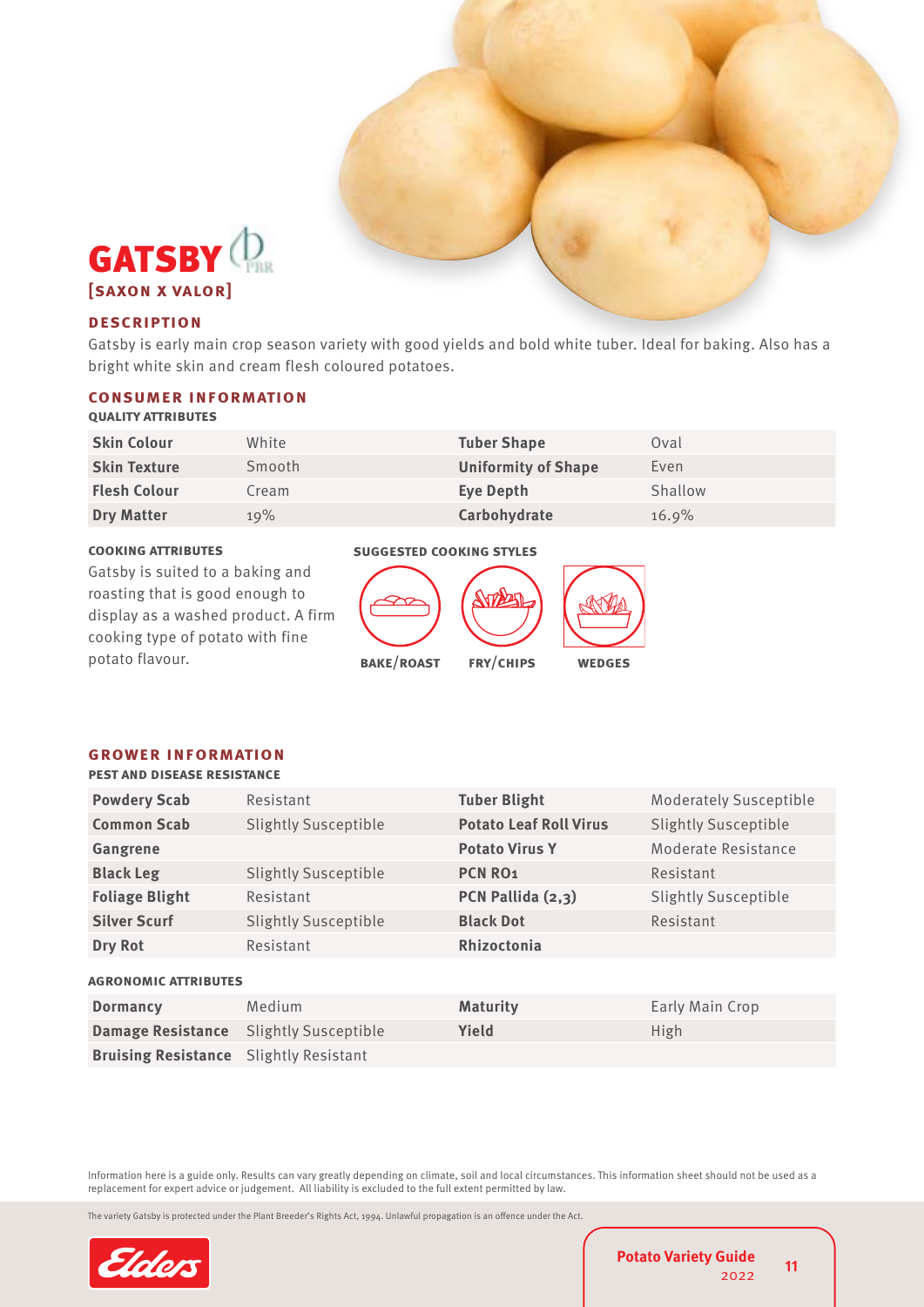<span id="page-11-0"></span>

Harmony has excellent washing qualities that produce high pack outs of medium sized tubers. Harmony produces bold uniformly shaped tubers with a smooth white skin finish. It is high yielding, low out-graded, has excellent damage and bruise resistance while also storing well.

#### **consumer information**

|  | <b>QUALITY ATTRIBUTES</b> |
|--|---------------------------|
|  |                           |

| <b>Skin Colour</b>  | White  | <b>Tuber Shape</b>         | Oval    |
|---------------------|--------|----------------------------|---------|
| <b>Skin Texture</b> | Smooth | <b>Uniformity of Shape</b> | Good    |
| <b>Flesh Colour</b> | White  | Eye Depth                  | Shallow |
| <b>Dry Matter</b>   | 14%    | <b>Specific Gravity</b>    | 1.060   |

#### **cooking attributes**

Best for boiling and microwave. A firm cooking type potato with pleasing taste and smooth texture.

#### **suggested cooking styles**





#### **grower information**

**pest and disease resistance** 

| <b>Powdery Scab</b>         | Susceptible                   | <b>Tuber Blight</b>           | <b>Moderately Susceptible</b> |
|-----------------------------|-------------------------------|-------------------------------|-------------------------------|
| <b>Common Scab</b>          | Moderate Resistance           | <b>Potato Leaf Roll Virus</b> | Slight Resistance             |
| Gangrene                    | Good Resistance               | <b>Potato Virus Y</b>         | <b>Fairly Susceptible</b>     |
| <b>Black Leg</b>            | Moderate Resistance           | Pcn Ro <sub>1</sub>           | Partial Resistance            |
| <b>Foliage Blight</b>       | <b>Moderately Susceptible</b> | Pcn Pallida (2,3)             | <b>Partial Resistance</b>     |
| <b>Silver Scurf</b>         | <b>Moderately Susceptible</b> | <b>Black Dot</b>              | Resistant                     |
| <b>Dry Rot</b>              | <b>Moderately Susceptible</b> | <b>Rhizoctonia</b>            |                               |
| <b>AGRONOMIC ATTRIBUTES</b> |                               |                               |                               |

#### **Dormancy** Medium **Maturity** Main Crop **Damage Resistance** Moderately Susceptible **Yield High** High **Bruising Resistance** Good Resistance

Information here is a guide only. Results can vary greatly depending on climate, soil and local circumstances. This information sheet should not be used as a replacement for expert advice or judgement. All liability is excluded to the full extent permitted by law.

The variety Harmony is protected under the Plant Breeder's Rights Act. 1994. Unlawful propagation of Harmony is an offence under the Act.

**12**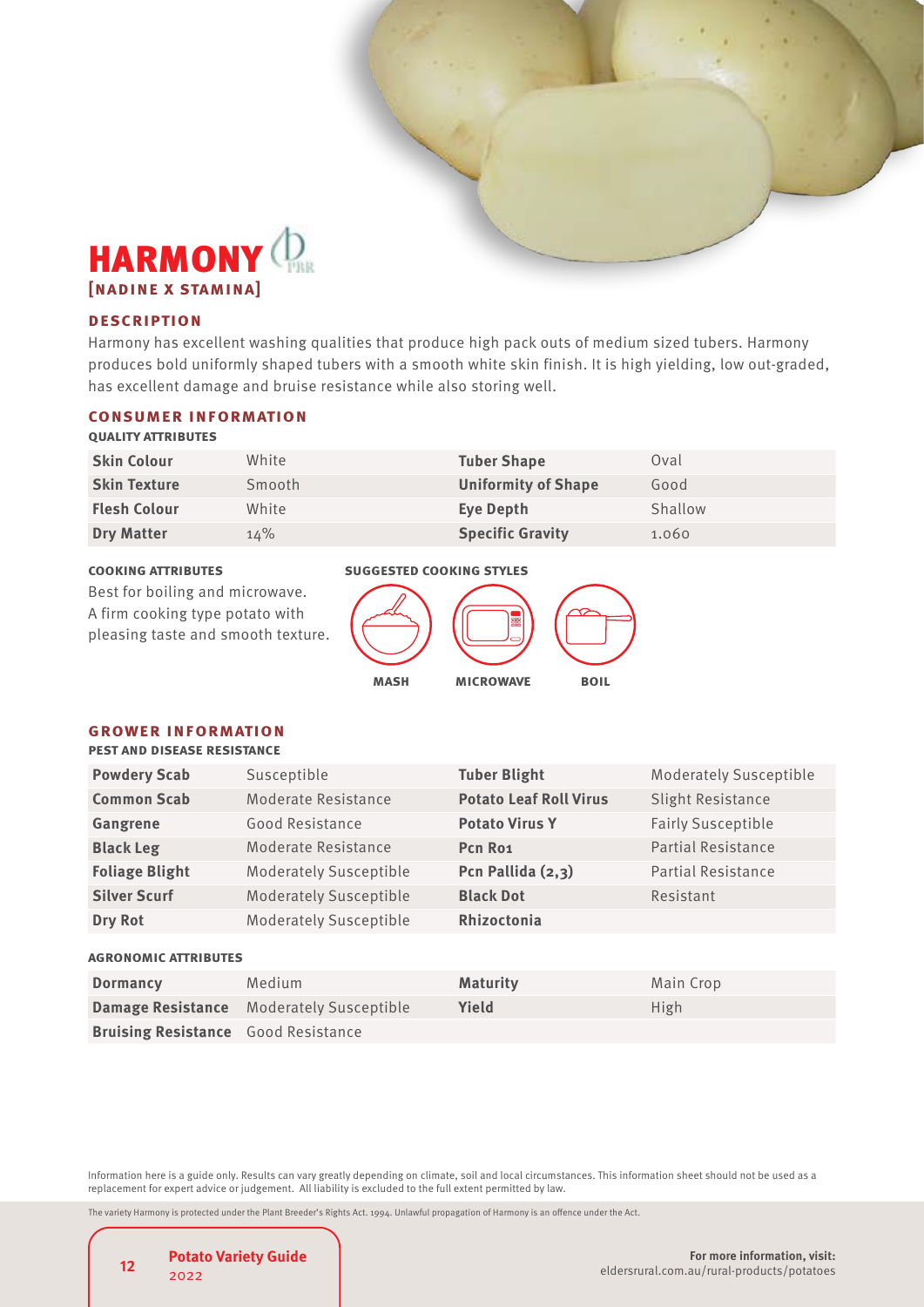#### <span id="page-12-0"></span>**KELLY [crisba x INRA95T118.2 ]**

#### **description**

Kelly is a white flesh variety suitable for french fries. Kelly has an excellent fry quality, even after 9 months of storage. This variety is adaptable to a wide range of geographical growing areas, very high in production with large tubers. Kelly is vigorous and has excellent rooting.

#### **consumer information**

| <b>QUALITY ATTRIBUTES</b>                                                             |                                              |                               |             |
|---------------------------------------------------------------------------------------|----------------------------------------------|-------------------------------|-------------|
| <b>Skin Colour</b>                                                                    | Cream                                        | <b>Tuber Shape</b>            | Long Oval   |
| <b>Skin Texture</b>                                                                   | Smooth                                       | <b>Uniformity of Shape</b>    | Good        |
| <b>Flesh Colour</b>                                                                   | White                                        | <b>Eye Depth</b>              | Shallow     |
| <b>Dry Matter</b>                                                                     | 23%                                          | <b>Specific Gravity</b>       | 1.088       |
| <b>COOKING ATTRIBUTES</b><br>Ultimate French fry variety both<br>home and commercial. | <b>SUGGESTED COOKING STYLES</b><br>FRY/CHIPS |                               |             |
| <b>GROWER INFORMATION</b><br><b>PEST AND DISEASE RESISTANCE</b>                       |                                              |                               |             |
| <b>Powdery Scab</b>                                                                   | Susceptible                                  | <b>Tuber Blight</b>           | Resistant   |
| <b>Common Scab</b>                                                                    | Susceptible                                  | <b>Potato Leaf Roll Virus</b> |             |
| <b>Gangrene</b>                                                                       |                                              | <b>Potato Virus Y</b>         | Resistant   |
| <b>Black Leg</b>                                                                      | Moderate Resistance                          | PCN RO <sub>1</sub>           | Resistant   |
| <b>Foliage Blight</b>                                                                 | Resistant                                    | PCN Pallida (2,3)             | Susceptible |
| <b>Silver Scurf</b>                                                                   | Resistant                                    | <b>Black Dot</b>              | Resistant   |
| <b>Dry Rot</b>                                                                        |                                              | Rhizoctonia                   |             |
| <b>AGRONOMIC ATTRIBUTES</b>                                                           |                                              |                               |             |
| <b>Dormancy</b>                                                                       | Long                                         | <b>Maturity</b>               | Late        |
| <b>Damage Resistance</b>                                                              | Moderate Resistance                          | <b>Yield</b>                  | High        |
| <b>Bruising Resistance</b>                                                            | Susceptible                                  |                               |             |

Information here is a guide only. Results can vary greatly depending on climate, soil and local circumstances. This information sheet should not be used as a replacement for expert advice or judgement. All liability is excluded to the full extent permitted by law.

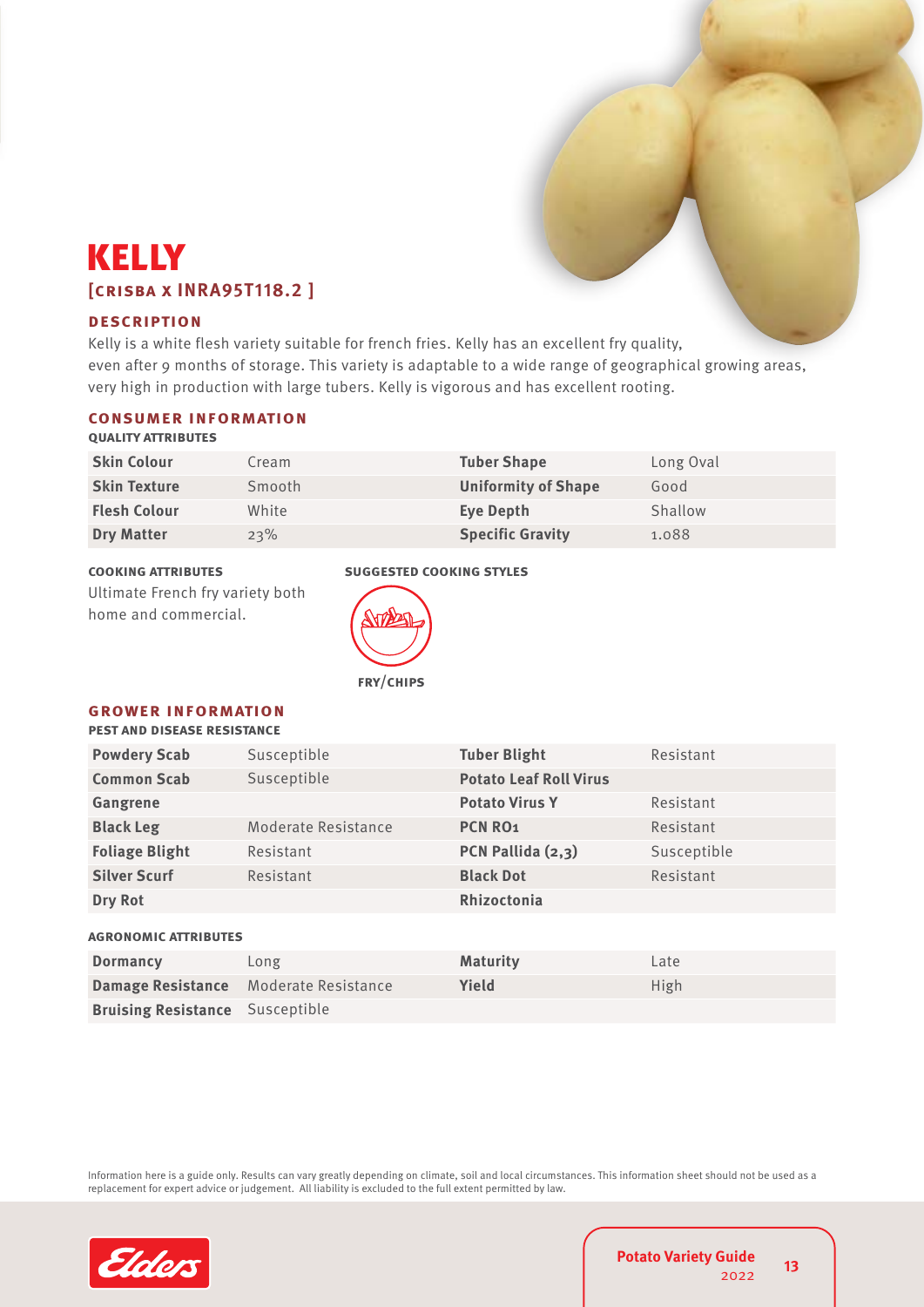## <span id="page-13-0"></span>KESTREL

#### **[solanum x cara]**

#### **description**

A quick maturing variety with high yields of oblong shaped potatoes. Kestrel has a light cream skin with purple eyes and a cream flesh coloured potato. The variety is well suited to the general and gourmet market with a great potato flavour and versatile cooking uses. The most identifiable variety in the market.

#### **consumer information quality attributes**

| <b>QUALITALINIDULES</b> |                        |                            |         |
|-------------------------|------------------------|----------------------------|---------|
| <b>Skin Colour</b>      | Cream with Purple Eyes | <b>Tuber Shape</b>         | Oblong  |
| <b>Skin Texture</b>     | Smooth                 | <b>Uniformity of Shape</b> | Good    |
| <b>Flesh Colour</b>     | Cream                  | Eye Depth                  | Shallow |
| <b>Dry Matter</b>       | 19%                    | <b>Specific Gravity</b>    | 1.080   |

#### **cooking attributes**

Excellent potato for general use and very good for dry backing, roasting boiling and microwave. A firm cooking type potato with pleasing taste and texture.

#### **suggested cooking styles**



#### **grower information**

| <b>PEST AND DISEASE RESISTANCE</b> |                             |                               |                               |  |  |  |
|------------------------------------|-----------------------------|-------------------------------|-------------------------------|--|--|--|
| <b>Powdery Scab</b>                | <b>Slightly Susceptible</b> | <b>Tuber Blight</b>           | <b>Moderately Susceptible</b> |  |  |  |
| <b>Common Scab</b>                 | <b>Slightly Susceptible</b> | <b>Potato Leaf Roll Virus</b> | <b>Moderately Susceptible</b> |  |  |  |
| Gangrene                           |                             | <b>Potato Virus Y</b>         | Moderate Resistance           |  |  |  |
| <b>Black Leg</b>                   | Good Resistance             | <b>PCN RO1</b>                | Partial Resistance            |  |  |  |
| <b>Foliage Blight</b>              | <b>Slightly Susceptible</b> | PCN Pallida (2,3)             | Partial Resistance            |  |  |  |
| <b>Silver Scurf</b>                | Moderate Resistance         | <b>Black Dot</b>              | Moderate Resistance           |  |  |  |
| <b>Dry Rot</b>                     | Moderate Resistance         | <b>Rhizoctonia</b>            |                               |  |  |  |
| <b>AGRONOMIC ATTRIBUTES</b>        |                             |                               |                               |  |  |  |
| <b>Dormancy</b>                    | Medium                      | <b>Maturity</b>               | Early                         |  |  |  |
| <b>Damage Resistance</b>           | Moderate Resistance         | Yield                         | High                          |  |  |  |
| <b>Bruising Resistance</b>         | Good Resistance             |                               |                               |  |  |  |

Information here is a guide only. Results can vary greatly depending on climate, soil and local circumstances. This information sheet should not be used as a replacement for expert advice or judgement. All liability is excluded to the full extent permitted by law.

The variety Kestrel is protected under the Plant Breeder's Rights Act. 1994. Unlawful propagation of Kestrel is an offence under the Act.

**14**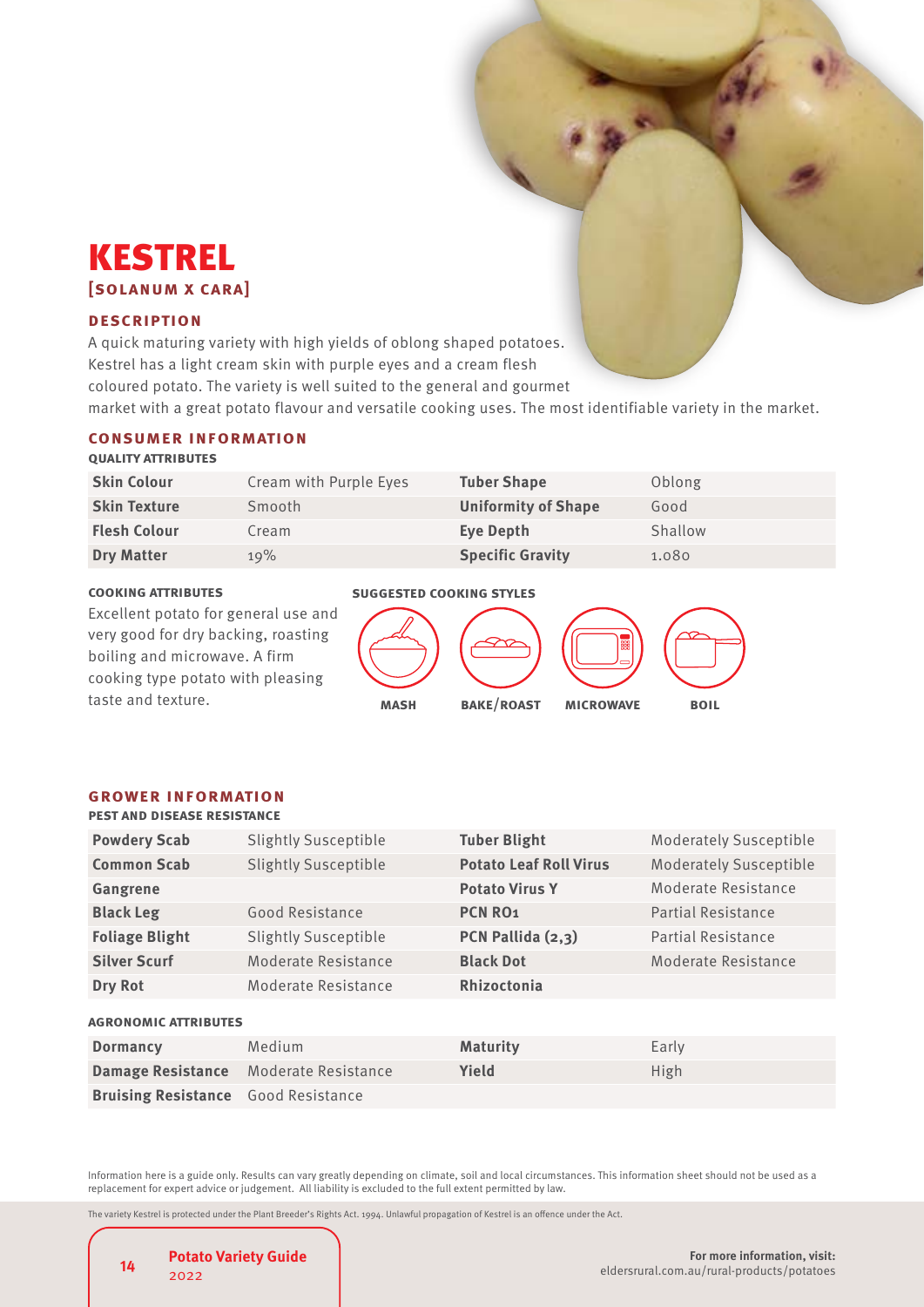<span id="page-14-0"></span>

A main season variety. A good alternative for Maris Piper. Exceptionally high marketable yields of bright, oval tubers.

#### **consumer information**

| <b>QUALITY ATTRIBUTES</b> |  |  |  |  |  |  |  |  |  |  |
|---------------------------|--|--|--|--|--|--|--|--|--|--|
|---------------------------|--|--|--|--|--|--|--|--|--|--|

| Skin Colour         | White         | <b>Tuber Shape</b>         | Short Oval          |
|---------------------|---------------|----------------------------|---------------------|
| <b>Skin Texture</b> | Smooth        | <b>Uniformity of Shape</b> | Good                |
| <b>Flesh Colour</b> | Medium Yellow | Eye Depth                  | <b>Very Shallow</b> |
| <b>Dry Matter</b>   | 22%           | <b>Specific Gravity</b>    | 1.088               |

#### **cooking attributes**

Kingsman is an early maincrop, bold, short-oval variety with very high yield, clear grower benefits and is probably our best tasting variety.

#### **suggested cooking styles**



Cooking type B. Good shape and dry matter level makes Kingsman suitable for a range of uses.

#### **grower information**

**pest and disease resistance**

| <b>Powdery Scab</b>   | <b>Slightly Susceptible</b> | <b>Tuber Blight</b>           | <b>Slightly Susceptible</b>   |
|-----------------------|-----------------------------|-------------------------------|-------------------------------|
| <b>Common Scab</b>    | <b>Slightly Susceptible</b> | <b>Potato Leaf Roll Virus</b> | Good Resistance               |
| Gangrene              | Moderate Resistance         | <b>Potato Virus Y</b>         | Susceptible                   |
| <b>Black Leg</b>      | Moderate Resistance         | PCN RO <sub>1</sub>           | Resistant                     |
| <b>Foliage Blight</b> | <b>Slightly Susceptible</b> | PCN Pallida (2,3)             | Susceptible                   |
| <b>Silver scurf</b>   | Good Resistance             | <b>Black Dot</b>              | <b>Moderately Susceptible</b> |
| Dry rot               | Good Resistance             | Rhizoctonia                   |                               |
|                       |                             |                               |                               |

#### **agronomic attributes**

| <b>Dormancy</b>                            | Long | <b>Maturity</b> | Main Crop |
|--------------------------------------------|------|-----------------|-----------|
| Damage Resistance Good Resistance          |      | Yield           | High      |
| <b>Bruising Resistance</b> Good Resistance |      |                 |           |

Information here is a guide only. Results can vary greatly depending on climate, soil and local circumstances. This information sheet should not be used as a replacement for expert advice or judgement. All liability is excluded to the full extent permitted by law.

The variety Kingsman is protected under the Plant Breeder's Rights Act, 1994. Unlawful propagation of Kingsman is an offence under the Act.

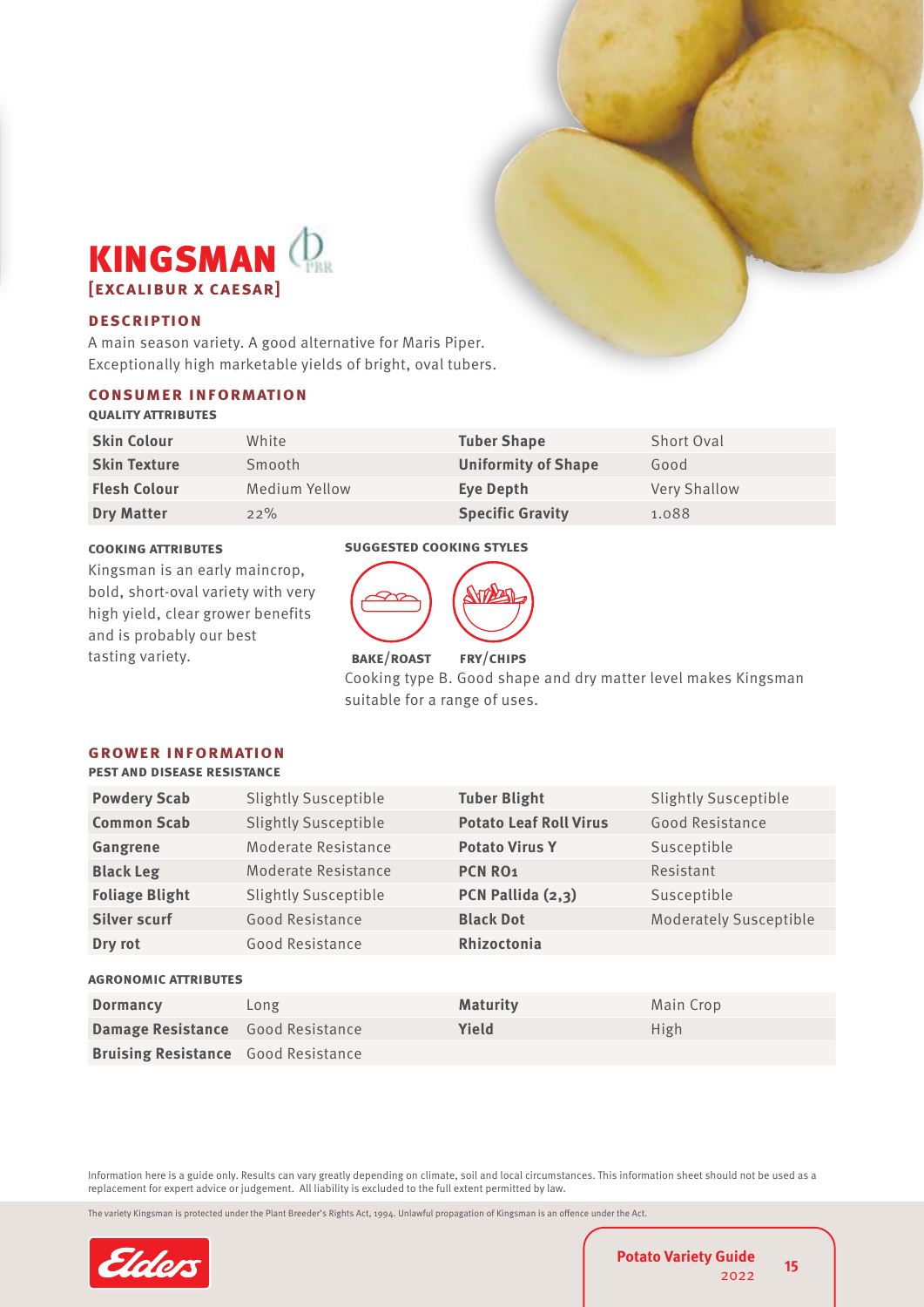<span id="page-15-0"></span>

A main season variety with very high yields of round oval shaped potatoes. Lanorma has light cream skin and light-yellow flesh coloured potatoes. The variety is well suited to the general market with a great potato flavour and versatile cooking uses.

#### **consumer information**

| <b>QUALITY ATTRIBUTES</b> |              |                            |           |
|---------------------------|--------------|----------------------------|-----------|
| <b>Skin Colour</b>        | Cream        | <b>Tuber Shape</b>         | Flat Oval |
| <b>Skin Texture</b>       | Smooth       | <b>Uniformity of Shape</b> | Good      |
| <b>Flesh Colour</b>       | Light Yellow | <b>Eye Depth</b>           | Shallow   |
| <b>Dry Matter</b>         | Medium       | Carbohydrate               |           |

#### **cooking attributes**

General use very good for boiling for salad, mashing, good for baking, roasting and microwave. Will make home chips. A firm cooking type potato with pleasing taste and texture.

#### **suggested cooking styles**



#### **grower information**

| <b>PEST AND DISEASE RESISTANCE</b> |                               |                               |                               |  |  |
|------------------------------------|-------------------------------|-------------------------------|-------------------------------|--|--|
| <b>Powdery Scab</b>                | <b>Moderately Susceptible</b> | <b>Tuber Blight</b>           | <b>Moderately Susceptible</b> |  |  |
| <b>Common Scab</b>                 | <b>Good Resistance</b>        | <b>Potato Leaf Roll Virus</b> | Moderate Resistance           |  |  |
| Gangrene                           |                               | <b>Potato Virus Y</b>         | Moderate Resistance           |  |  |
| <b>Black Leg</b>                   | <b>Moderately Susceptible</b> | <b>PCN RO1</b>                | Resistance                    |  |  |
| <b>Foliage Blight</b>              | <b>Moderately Susceptible</b> | PCN Pallida (2,3)             | Moderate Resistance           |  |  |
| <b>Silver Scurf</b>                | Resistant                     | <b>Black Dot</b>              | Moderate Resistance           |  |  |
| <b>Dry Rot</b>                     | Good Resistance               | <b>Rhizoctonia</b>            |                               |  |  |
| <b>AGRONOMIC ATTRIBUTES</b>        |                               |                               |                               |  |  |
| <b>Dormancy</b>                    | Long                          | <b>Maturity</b>               | Main Crop                     |  |  |
| <b>Damage Resistance</b>           | <b>Good Resistance</b>        | Yield                         | High                          |  |  |
| <b>Bruising Resistance</b>         | Good Resistance               |                               |                               |  |  |

Information here is a guide only. Results can vary greatly depending on climate, soil and local circumstances. This information sheet should not be used as a replacement for expert advice or judgement. All liability is excluded to the full extent permitted by law.

The variety Lanorma is protected under the Plant Breeder's Rights Act. 1994. Unlawful propagation of Lanorma is an offence under the Act.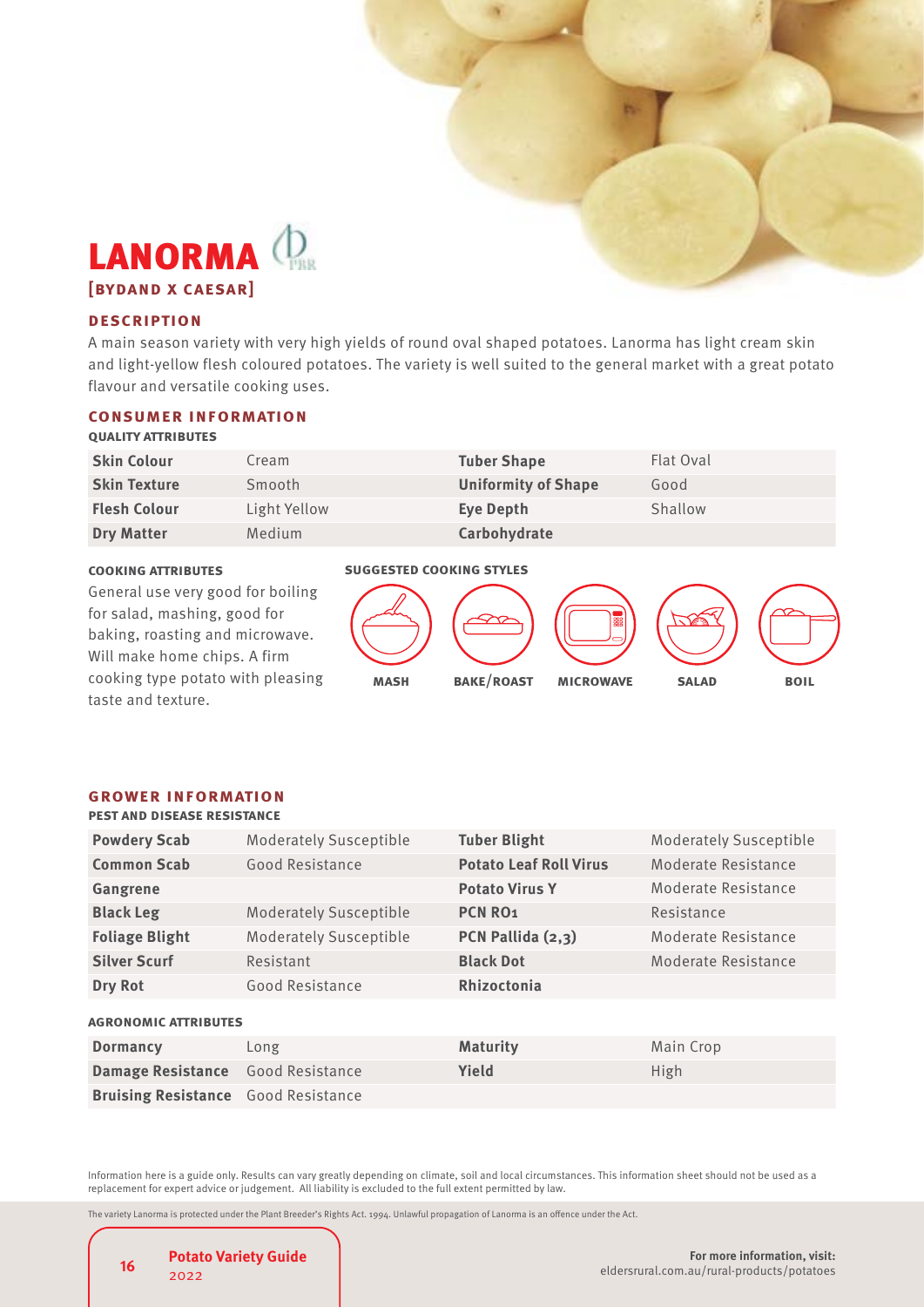

<span id="page-16-0"></span>

An early season variety with very high yields of oblong shaped potatoes and tolerates drought. Laperla has light cream skin and cream to light yellow flesh coloured potatoes. The variety is well suited to the fresh market with a sweet potato flavour which rated highly in taste testing.

#### **consumer information**

| <b>QUALITY ATTRIBUTES</b> |  |  |  |  |  |
|---------------------------|--|--|--|--|--|
|---------------------------|--|--|--|--|--|

and soft texture.

| <b>Skin Colour</b>               | Cream        |                                 | <b>Tuber Shape</b>         | Oblong  |  |
|----------------------------------|--------------|---------------------------------|----------------------------|---------|--|
| <b>Skin Texture</b>              | Smooth       |                                 | <b>Uniformity of Shape</b> | Good    |  |
| <b>Flesh Colour</b>              | Light Yellow |                                 | <b>Eye Depth</b>           | Shallow |  |
| <b>Dry Matter</b>                | 16%          |                                 | Carbohydrate               | 1.070   |  |
| <b>COOKING ATTRIBUTES</b>        |              | <b>SUGGESTED COOKING STYLES</b> |                            |         |  |
| General use and very good for    |              |                                 |                            |         |  |
| boiling for salads, mashing and  |              |                                 |                            | 鼺       |  |
| microwave. A firm cooking type   |              |                                 |                            |         |  |
| potato with pleasing sweet taste |              |                                 |                            |         |  |

**mash bake/roast microwave salad boil**

#### **grower information pest and disease resistance**

| <b>Powdery Scab</b>         | Good Resistance             | <b>Tuber Blight</b>           | <b>Slightly Susceptible</b> |
|-----------------------------|-----------------------------|-------------------------------|-----------------------------|
| <b>Common Scab</b>          | <b>Slightly Susceptible</b> | <b>Potato Leaf Roll Virus</b> | Good Resistance             |
| Gangrene                    | Good Resistance             | <b>Potato Virus Y</b>         | <b>Slightly Susceptible</b> |
| <b>Black Leg</b>            | Good Resistance             | <b>PCN RO1</b>                | Resistant                   |
| <b>Foliage Blight</b>       | <b>Slightly Susceptible</b> | PCN Pallida (2,3)             | Partial Resistance          |
| <b>Silver Scurf</b>         | Good Resistance             | <b>Black Dot</b>              | Good Resistance             |
| <b>Dry Rot</b>              |                             | <b>Rhizoctonia</b>            |                             |
| <b>AGRONOMIC ATTRIBUTES</b> |                             |                               |                             |
| <b>Dormancy</b>             | Short                       | <b>Maturity</b>               | Early                       |
| <b>Damage Resistance</b>    | Good Resistance             | Yield                         | High                        |
| <b>Bruising Resistance</b>  | Good Resistance             |                               |                             |

Information here is a guide only. Results can vary greatly depending on climate, soil and local circumstances. This information sheet should not be used as a replacement for expert advice or judgement. All liability is excluded to the full extent permitted by law.

The variety Laperla is protected under the Plant Breeder's Rights Act. 1994. Unlawful propagation of Laperla is an offence under the Act.

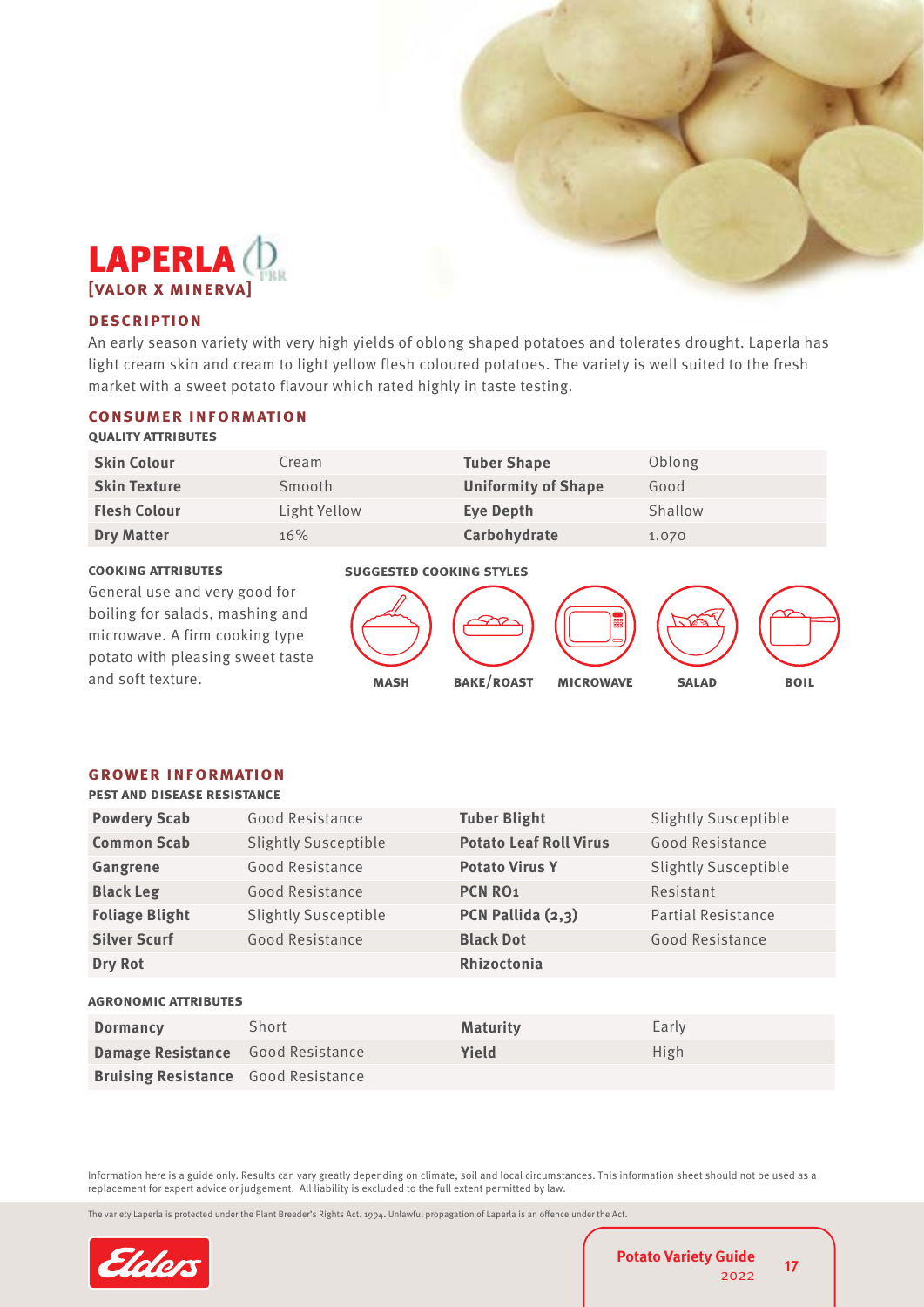<span id="page-17-0"></span>

La Strada is early season variety with very high yields bold and bright tubers. Also has a white skin and cream flesh coloured potato. The variety is well suited to general market and good yields.

#### **consumer information**

| <b>Skin Colour</b>  | White  | <b>Tuber Shape</b>         | Round   |
|---------------------|--------|----------------------------|---------|
| <b>Skin Texture</b> | Smooth | <b>Uniformity of Shape</b> | Even    |
| <b>Flesh Colour</b> | Cream  | Eye Depth                  | Shallow |
| <b>Dry Matter</b>   | Medium | Carbohydrate               | 18%     |

#### **cooking attributes**

La Strada is suitable for Mash, Baking, Roast, Boiling and Microwave. A firm cooking type potato with a good taste, texture and light in colour.

#### **suggested cooking styles**



#### **grower information**

**pest and disease resistance** 

| <b>Powdery Scab</b>         | Moderate Resistance         | <b>Tuber Blight</b>           | <b>Moderately Susceptible</b> |
|-----------------------------|-----------------------------|-------------------------------|-------------------------------|
| <b>Common Scab</b>          | Resistant                   | <b>Potato Leaf Roll Virus</b> | Susceptible                   |
| Gangrene                    | Moderate Resistance         | <b>Potato Virus Y</b>         | <b>Slightly Susceptible</b>   |
| <b>Black Leg</b>            | <b>Slightly Susceptible</b> | <b>PCN RO1</b>                | <b>Moderately Susceptible</b> |
| <b>Foliage Blight</b>       | <b>Slightly Susceptible</b> | PCN Pallida (2,3)             | <b>Slightly Susceptible</b>   |
| <b>Silver Scurf</b>         | Moderate Resistance         | <b>Black Dot</b>              | <b>Slightly Susceptible</b>   |
| <b>Dry Rot</b>              | <b>Slightly Susceptible</b> | <b>Rhizoctonia</b>            |                               |
| <b>AGRONOMIC ATTRIBUTES</b> |                             |                               |                               |
| <b>Dormancy</b>             | Medium                      | <b>Maturity</b>               | Early Main Crop               |
| Damago Docictance           | $CliohthClucohthlo$         | <b>NiniV</b>                  | <i>Vory</i> High              |

| Damage Resistance Slightly Susceptible |                                                | <b>Yield</b> | Very High  |
|----------------------------------------|------------------------------------------------|--------------|------------|
|                                        | <b>Bruising Resistance</b> Moderate Resistance | Growing      | Very Short |

Information here is a guide only. Results can vary greatly depending on climate, soil and local circumstances. This information sheet should not be used as a replacement for expert advice or judgement. All liability is excluded to the full extent permitted by law.

The variety La Strada is protected under the Plant Breeder's Rights Act. 1994. Unlawful propagation of La Strada is an offence under the Act.

**18**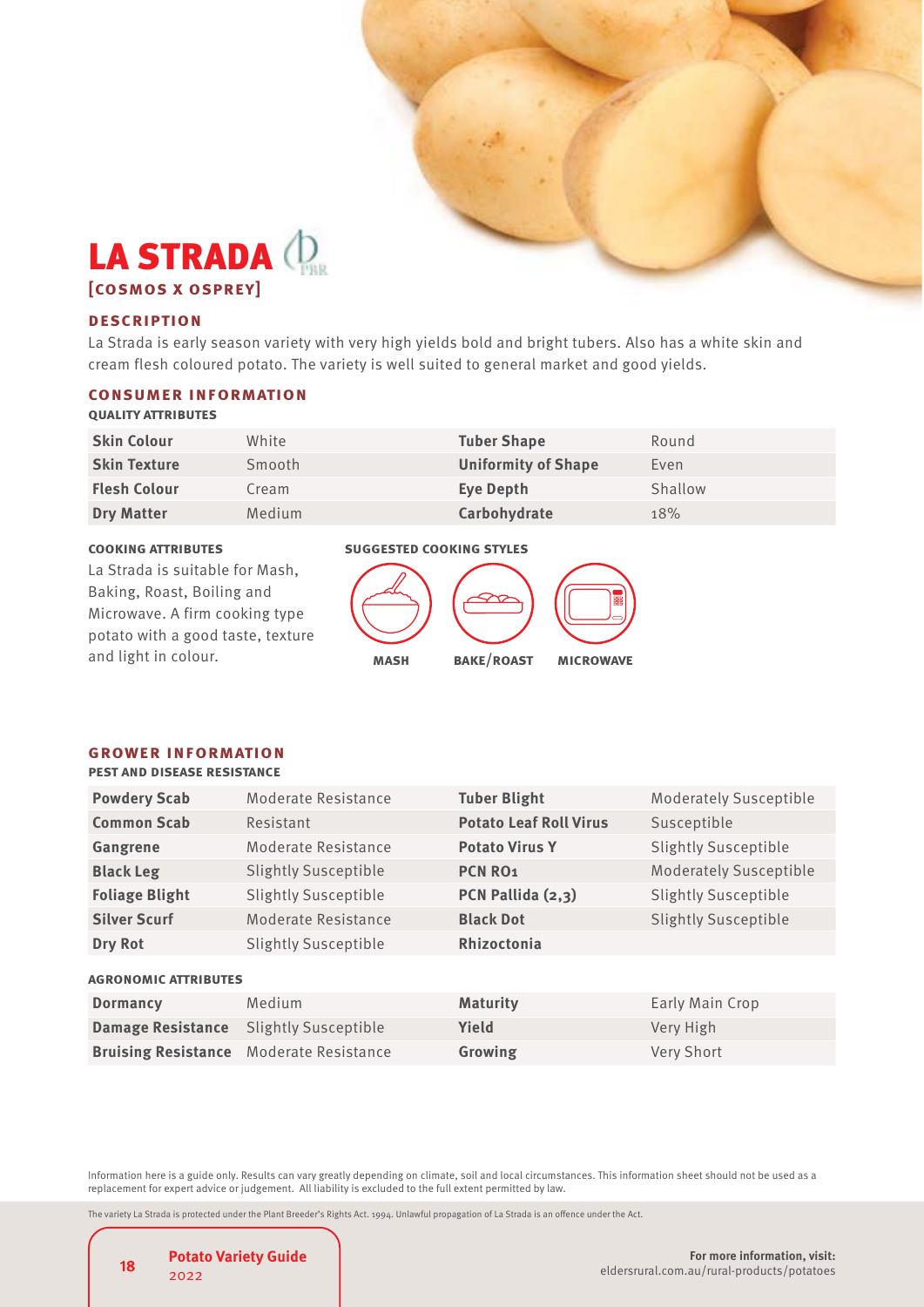

#### <span id="page-18-0"></span>MALOU **[oasis x inra 94T146.43]**

#### **description**

Malou is round shaped tuber with a bright yellow skin and medium yellow flesh. High yields with normal inputs, early maturing with no secondary growth issue in hot climates.

#### **consumer information quality attributes**

| <b>QUALITALIKIDULES</b> |              |                            |            |
|-------------------------|--------------|----------------------------|------------|
| <b>Skin Colour</b>      | Yellow       | <b>Tuber Shape</b>         | Short Oval |
| <b>Skin Texture</b>     | Smooth       | <b>Uniformity of Shape</b> | Good       |
| <b>Flesh Colour</b>     | Light Yellow | <b>Eye Depth</b>           | Shallow    |
| <b>Dry Matter</b>       | 19%          | <b>Specific Gravity</b>    | 1.080      |

#### **cooking attributes**

Malou has Buttery Flavour. Has a creamy texture when cooked.

#### **suggested cooking styles**



#### **grower information**

**pest and disease resistance** 

| <b>Powdery Scab</b>         | <b>Moderately Resistant</b> | <b>Tuber Blight</b>           | Susceptible                 |
|-----------------------------|-----------------------------|-------------------------------|-----------------------------|
| <b>Common Scab</b>          | Resistant                   | <b>Potato Leaf Roll Virus</b> |                             |
| Gangrene                    |                             | <b>Potato Virus Y</b>         | Resistant                   |
| <b>Black Leg</b>            | Resistant                   | PCN RO <sub>1</sub>           | Susceptible                 |
| <b>Foliage Blight</b>       | Susceptible                 | PCN Pallida (2,3)             | Resistant                   |
| <b>Silver Scurf</b>         | Resistant                   | <b>Black Dot</b>              | <b>Moderately Resistant</b> |
| <b>Dry Rot</b>              | Resistant                   | <b>Rhizoctonia</b>            |                             |
| <b>AGRONOMIC ATTRIBUTES</b> |                             |                               |                             |

| <b>Dormancy</b>                        | Long | <b>Maturity</b> | Early Maincrop |
|----------------------------------------|------|-----------------|----------------|
| <b>Damage Resistance</b>               |      | Yield           | High           |
| <b>Bruising Resistance</b> Susceptible |      |                 |                |

Information here is a guide only. Results can vary greatly depending on climate, soil and local circumstances. This information sheet should not be used as a replacement for expert advice or judgement. All liability is excluded to the full extent permitted by law.

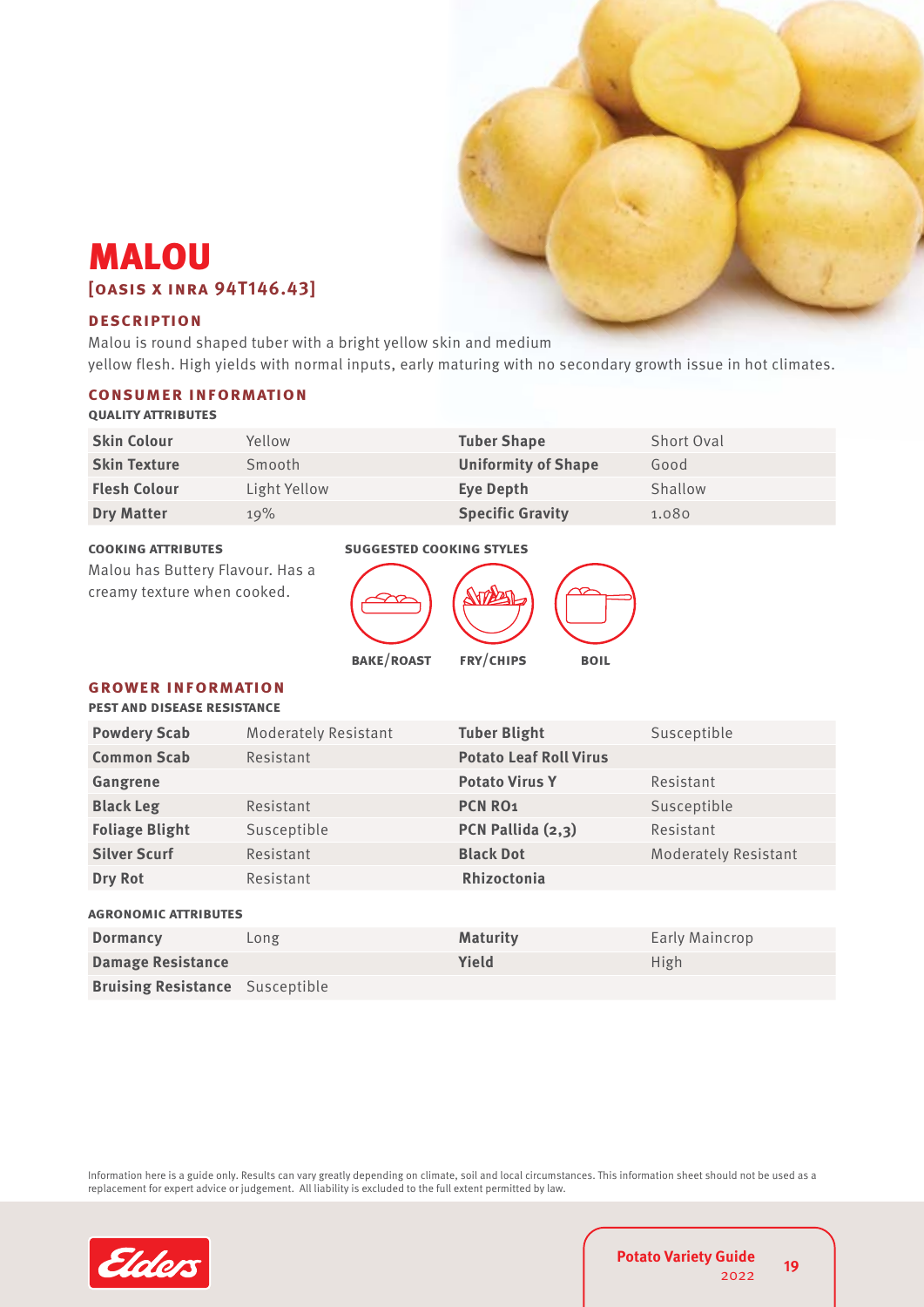<span id="page-19-0"></span>

Manhattan is early main crop season variety with high yields and short oval shape potato. Also has a bright cream skin and is a White flash coloured potato. The variety is well suited to general market and yields well.

#### **consumer information**

| <b>QUALITY ATTRIBUTES</b> |  |
|---------------------------|--|
|---------------------------|--|

| <b>Skin Colour</b>  | White  | <b>Tuber Shape</b>         | Oval      |
|---------------------|--------|----------------------------|-----------|
| <b>Skin Texture</b> | Smooth | <b>Uniformity of Shape</b> | Very Even |
| <b>Flesh Colour</b> | Cream  | Eye Depth                  | Shallow   |
| <b>Dry Matter</b>   | 20%    | Carbohydrate               | 17%       |

#### **cooking attributes**

Manhattan is suitable for Mash, Baking, Roast, Boiling and Microwave. A firm cooking Type potato with a good taste and texture. Very good all-round potato.

#### **suggested cooking styles**



#### **grower information**

**pest and disease resistance** 

| <b>Powdery Scab</b>         | <b>Slightly Susceptible</b> | <b>Tuber Blight</b>           | Susceptible                 |
|-----------------------------|-----------------------------|-------------------------------|-----------------------------|
| <b>Common Scab</b>          | Moderate Resistance         | <b>Potato Leaf Roll Virus</b> | Moderate Resistance         |
| Gangrene                    |                             | <b>Potato Virus Y</b>         | Moderate Resistance         |
| <b>Black Leg</b>            | Moderate Resistance         | <b>PCN RO1</b>                | Resistant                   |
| <b>Foliage Blight</b>       | <b>Slightly Susceptible</b> | PCN Pallida (2,3)             | Susceptible                 |
| <b>Silver Scurf</b>         | <b>Slightly Susceptible</b> | <b>Black Dot</b>              | <b>Slightly Susceptible</b> |
| <b>Dry Rot</b>              | Moderate Resistance         | <b>Rhizoctonia</b>            |                             |
| <b>AGRONOMIC ATTRIBUTES</b> |                             |                               |                             |
| <b>Dormancy</b>             | Medium                      | <b>Maturity</b>               | Early Main Crop             |

| <b>Dormancy</b> | Medium                                         | <b>Maturity</b> | Early Main Crop |
|-----------------|------------------------------------------------|-----------------|-----------------|
|                 | Damage Resistance Moderate Resistance          | Yield           | High            |
|                 | <b>Bruising Resistance</b> Moderate Resistance |                 |                 |

Information here is a guide only. Results can vary greatly depending on climate, soil and local circumstances. This information sheet should not be used as a replacement for expert advice or judgement. All liability is excluded to the full extent permitted by law.

The variety Manhattan is protected under the Plant Breeder's Rights Act. 1994. Unlawful propagation of Manhattan is an offence under the Act.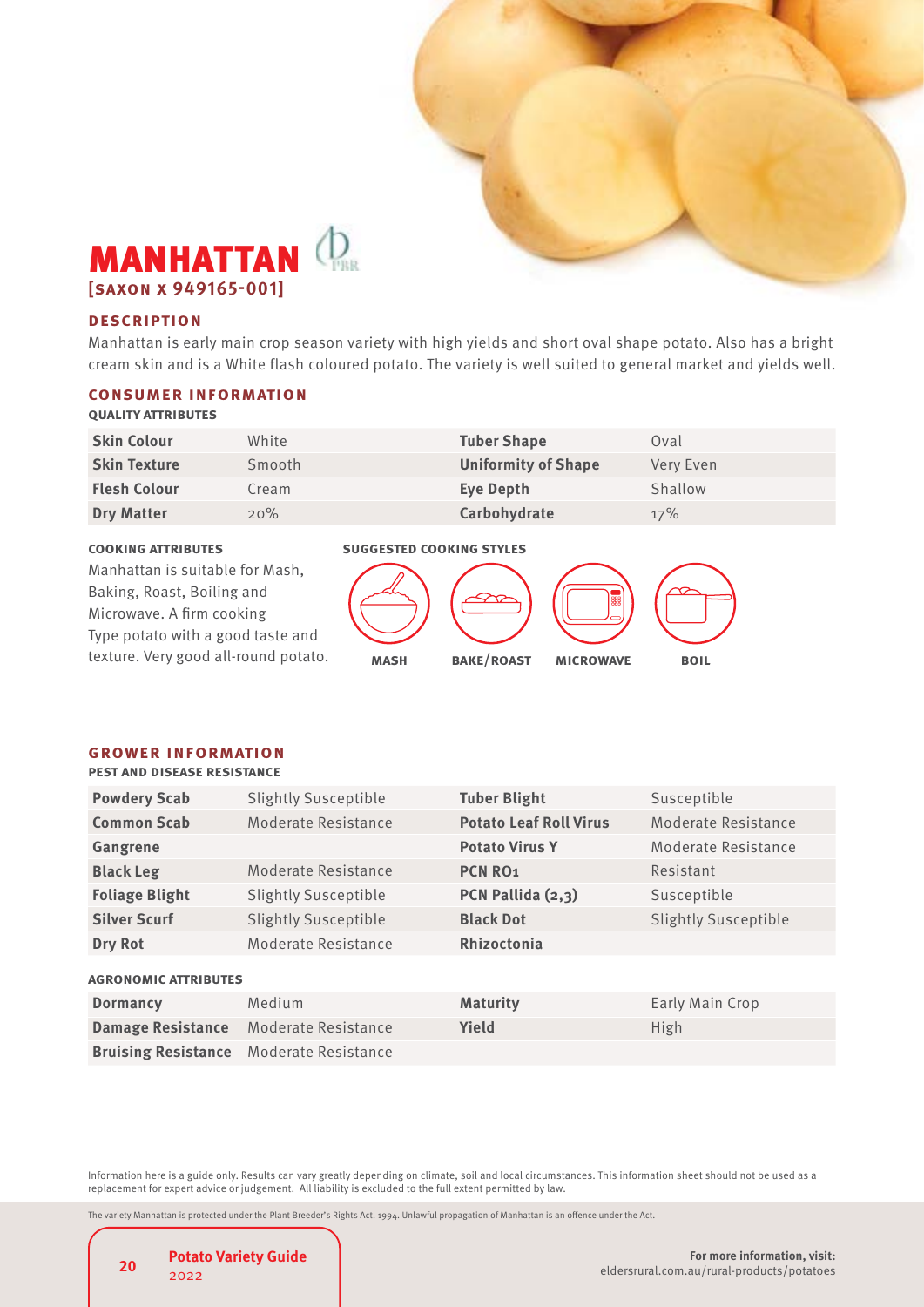<span id="page-20-0"></span>

A Maincrop season variety with medium to high yields of short oval shaped potatoes. Merlot has a bright deep red skin and yellow flesh. The variety has firm flesh and delicate aroma typical of European style potatoes.

#### **consumer information**

| <b>QUALITY ATTRIBUTES</b> |
|---------------------------|
|---------------------------|

| <b>Skin Colour</b>  | Deep Red                 | <b>Tuber Shape</b>         | Short Oval |
|---------------------|--------------------------|----------------------------|------------|
| <b>Skin Texture</b> | Smooth - Slight Textured | <b>Uniformity of Shape</b> | Good       |
| <b>Flesh Colour</b> | Yellow                   | <b>Eye Depth</b>           | Shallow    |
| <b>Dry Matter</b>   | 20%                      | <b>Specific Gravity</b>    | 1.084      |

#### **cooking attributes**

Merlot is suited to general purpose boiling and baking styles and has an attractive red skin for display as a washed product. A firm cooking type of potato with fine potato flavours.

#### **suggested cooking styles**



#### **grower information**

**pest and disease resistance** 

| <b>Powdery Scab</b>         | Moderate Resistance | <b>Tuber Blight</b>           | High Resistance   |
|-----------------------------|---------------------|-------------------------------|-------------------|
| <b>Common Scab</b>          | High Resistance     | <b>Potato Leaf Roll Virus</b> | High Resistance   |
| <b>Rhizoctonia</b>          | High Resistance     | <b>Potato Virus Y</b>         | Medium Resistance |
| <b>Blackleg</b>             | High Resistance     | <b>PCN RO1, 4(A)</b>          | Resistant         |
| <b>Foliage Blight</b>       | Moderate Resistance | PCN Pallida (2,3)             |                   |
| <b>Silver Scurf</b>         |                     | <b>Black Dot</b>              |                   |
| Dry Rot                     | Resistant           | <b>Rhizoctonia</b>            |                   |
| <b>AGRONOMIC ATTRIBUTES</b> |                     |                               |                   |
| <b>Dormancy</b>             | Long                | <b>Maturity</b>               | Main Crop         |
| <b>Damage Resistance</b>    |                     | Yield                         | Medium to High    |
| <b>Bruising Resistance</b>  |                     | <b>Storability</b>            | Good              |

Information here is a guide only. Results can vary greatly depending on climate, soil and local circumstances. This information sheet should not be used as a replacement for expert advice or judgement. All liability is excluded to the full extent permitted by law.

The variety Merlot is protected under the Plant Breeder's Rights Act, 1994. Unlawful propagation of Merlot is an offence under the Act.

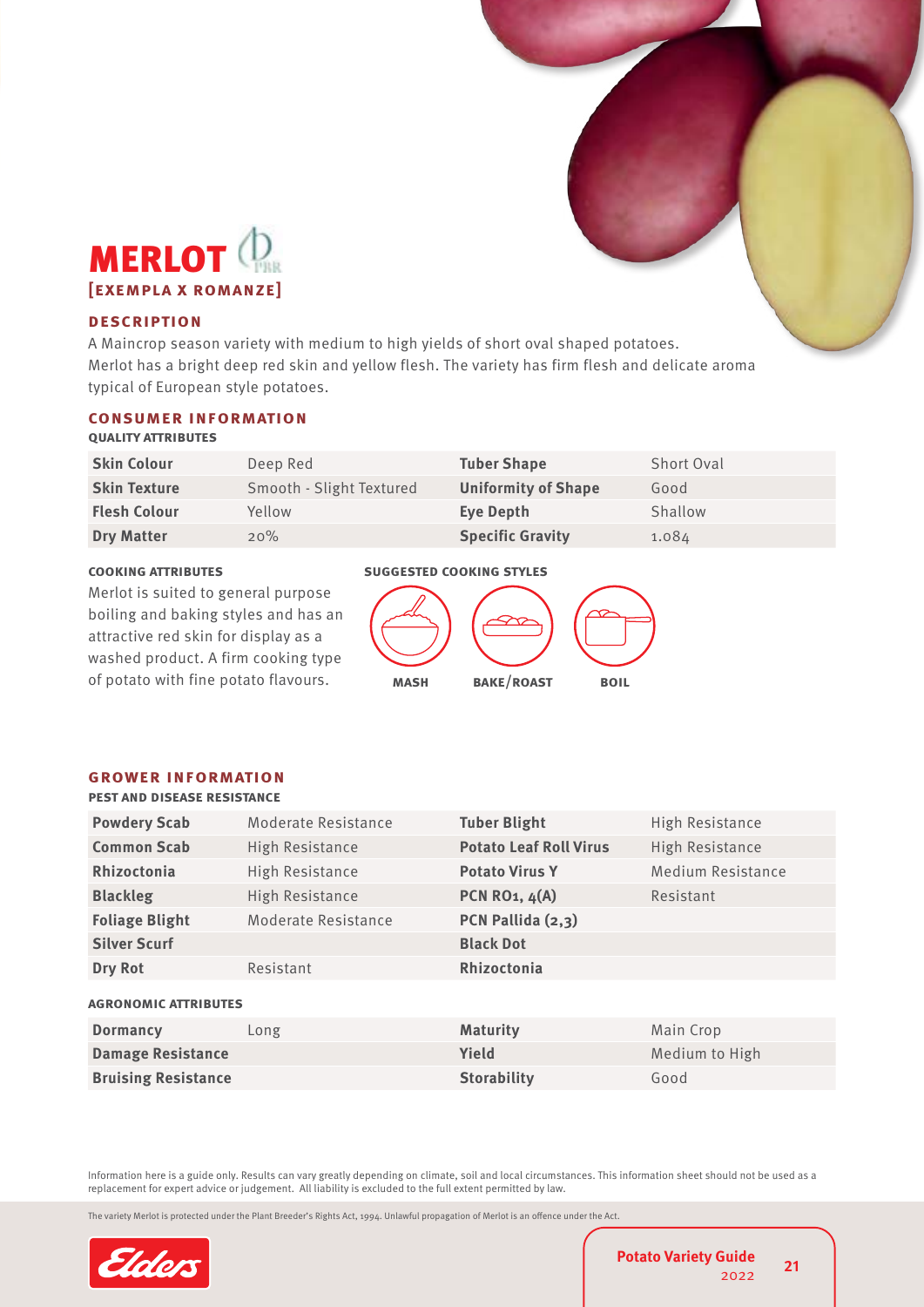

#### <span id="page-21-0"></span>NADINE **[solanum vernei polycross]**

#### **description**

An early main season variety with high yields of round oval shaped potatoes. Nadine has a bright cream skin and cream flesh. The variety is well suited to the general market and yields very well.

#### **consumer information**

#### **quality attributes**

| <b>Skin Colour</b>  | Cream  | <b>Tuber Shape</b>         | Round Oval |
|---------------------|--------|----------------------------|------------|
| <b>Skin Texture</b> | Smooth | <b>Uniformity of Shape</b> | Very Good  |
| <b>Flesh Colour</b> | Cream  | Eye Depth                  | Shallow    |
| <b>Dry Matter</b>   | 14%    | <b>Specific Gravity</b>    | 1.060      |

#### **cooking attributes**

Excellent potato for dry baking, roasting, mashing and microwave. A firm cooking type potato with good taste and texture.

#### **suggested cooking styles**



#### **grower information**

**pest and disease resistance** 

| <b>Powdery Scab</b>         | <b>Slightly Susceptible</b> | <b>Tuber Blight</b>           | <b>Moderately Susceptible</b> |
|-----------------------------|-----------------------------|-------------------------------|-------------------------------|
| <b>Common Scab</b>          | <b>Slight Resistance</b>    | <b>Potato Leaf Roll Virus</b> | Moderate Resistance           |
| Gangrene                    |                             | <b>Potato Virus Y</b>         | Moderate Resistance           |
| <b>Black Leg</b>            | Resistant                   | <b>PCN RO1</b>                | Resistant                     |
| <b>Foliage Blight</b>       | Moderate Resistance         | PCN Pallida (2,3)             | Susceptible                   |
| <b>Silver Scurf</b>         | Moderate Resistance         | <b>Black Dot</b>              | <b>Slightly Susceptible</b>   |
| <b>Dry Rot</b>              | Moderate Resistance         | <b>Rhizoctonia</b>            |                               |
| <b>AGRONOMIC ATTRIBUTES</b> |                             |                               |                               |
| <b>Dormancy</b>             | Medium                      | <b>Maturity</b>               | Early Main Crop               |
| <b>Damage Resistance</b>    | Resistant                   | Yield                         | High                          |

Information here is a guide only. Results can vary greatly depending on climate, soil and local circumstances. This information sheet should not be used as a replacement for expert advice or judgement. All liability is excluded to the full extent permitted by law.

**Bruising Resistance** Moderate Resistance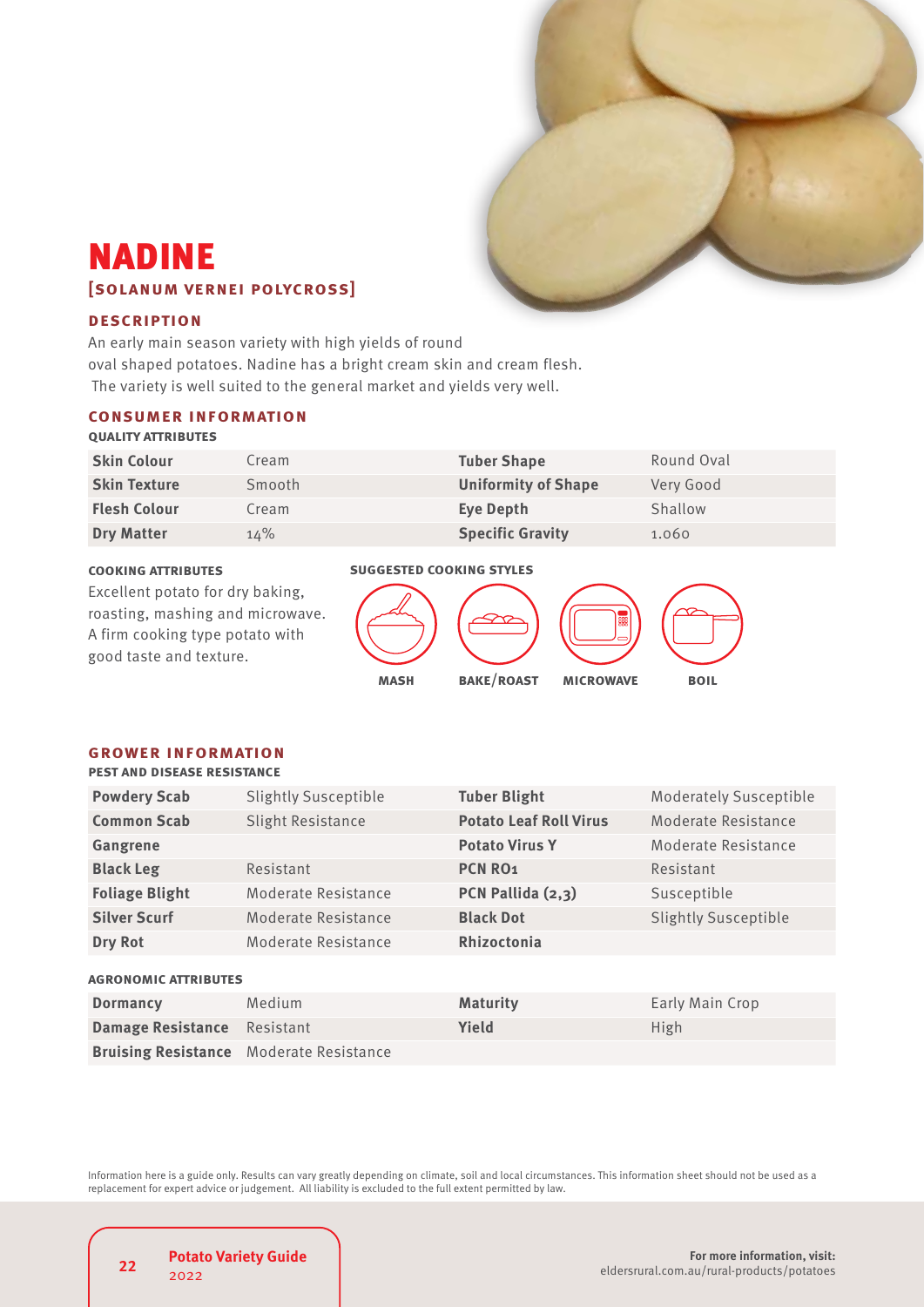#### <span id="page-22-0"></span>**NOHA [G90TT032 003 x caesar]**

#### **description**

Noha is a variety with an overall good general aspect and uniform oblong tubers, A yellow flesh main crop variety, displaying good behaviour in storage. This variety was bred to suit Mediterranean conditions and has good conservation behaviour. It has a nice skin finish.

#### **consumer information**

| <b>QUALITY ATTRIBUTES</b> |  |
|---------------------------|--|
|---------------------------|--|

| Skin Colour         | Yellow | <b>Tuber Shape</b>         | Long    |
|---------------------|--------|----------------------------|---------|
| <b>Skin Texture</b> | Smooth | <b>Uniformity of Shape</b> | Good    |
| <b>Flesh Colour</b> | Yellow | Eye Depth                  | Shallow |
| <b>Dry Matter</b>   | 18%    | <b>Specific Gravity</b>    | 1.076   |

#### **cooking attributes**

A special home french fry variety, Noha has excellent culinary quality. With good long term storage ability

#### **suggested cooking styles**



#### **grower information**

**pest and disease resistance** 

| <b>Powdery Scab</b>         |                             | <b>Tuber Blight</b>           | <b>Moderately Resistant</b> |
|-----------------------------|-----------------------------|-------------------------------|-----------------------------|
| <b>Common Scab</b>          | Resistant                   | <b>Potato Leaf Roll Virus</b> |                             |
| Gangrene                    |                             | <b>Potato Virus Y</b>         | Resistant                   |
| <b>Black Leg</b>            |                             | <b>PCN RO1</b>                |                             |
| <b>Foliage Blight</b>       | <b>Moderately Resistant</b> | PCN Pallida (2,3)             |                             |
| <b>Silver Scurf</b>         |                             | <b>Black Dot</b>              |                             |
| Dry Rot                     |                             | <b>Rhizoctonia</b>            |                             |
| <b>AGRONOMIC ATTRIBUTES</b> |                             |                               |                             |
| <b>Dormancy</b>             | Long                        | <b>Maturity</b>               | Mid Crop                    |
| <b>Damage Resistance</b>    | Resistant                   | Yield                         | High                        |
| <b>Bruising Resistance</b>  |                             |                               |                             |

Information here is a guide only. Results can vary greatly depending on climate, soil and local circumstances. This information sheet should not be used as a replacement for expert advice or judgement. All liability is excluded to the full extent permitted by law.

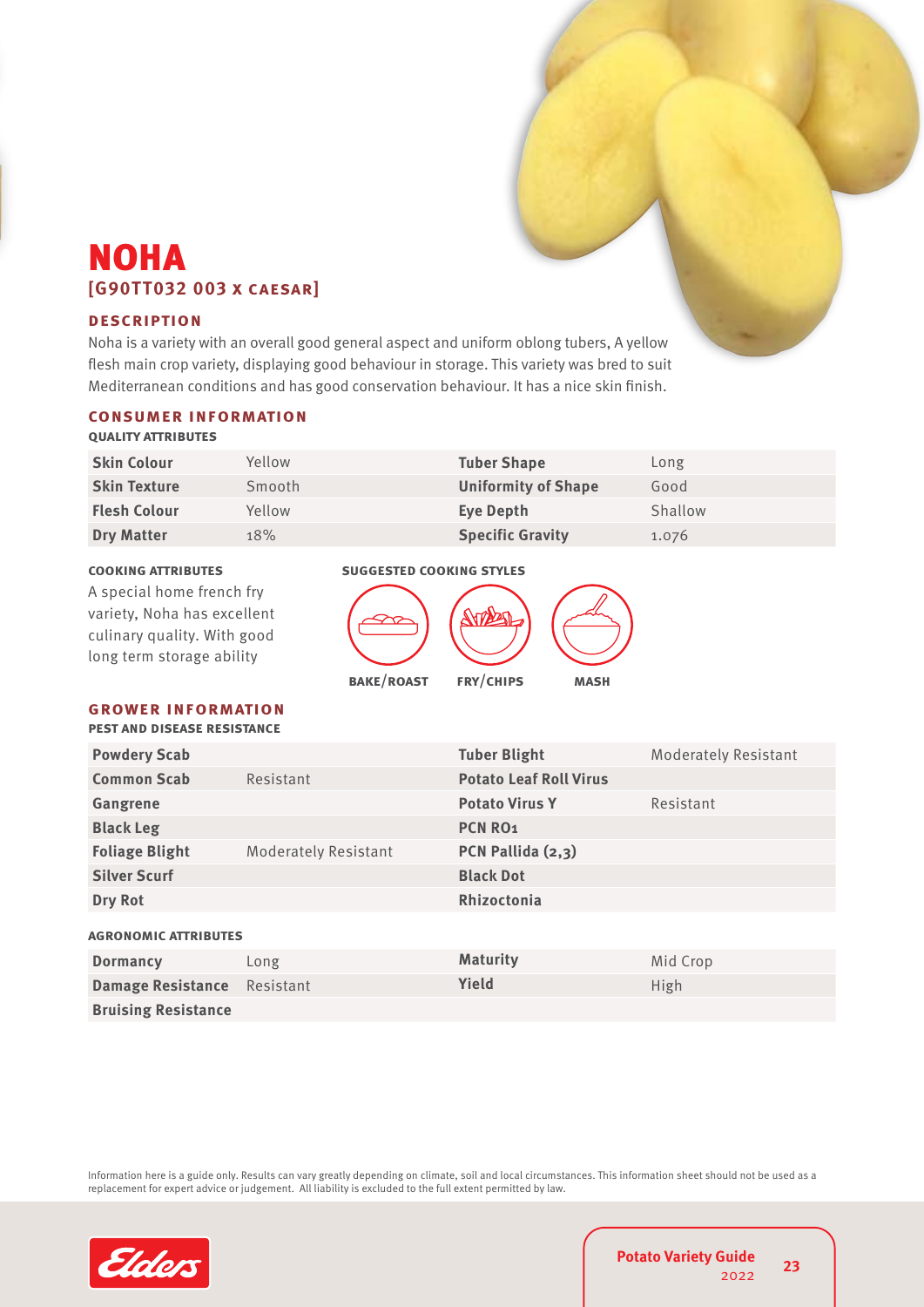

<span id="page-23-0"></span>

An early medium season variety with very high yields of short oval shaped potatoes. Valor has a cream skin and is a cream flesh colour potato. The variety is well suited to general boiling for the bulk market.

#### **consumer information**

| <b>QUALITY ATTRIBUTES</b> |                          |                            |            |
|---------------------------|--------------------------|----------------------------|------------|
| <b>Skin Colour</b>        | Cream                    | <b>Tuber Shape</b>         | Short Oval |
| <b>Skin Texture</b>       | <b>Slightly Russeted</b> | <b>Uniformity of Shape</b> | Good       |
| <b>Flesh Colour</b>       | Cream                    | <b>Eye Depth</b>           | Shallow    |
| <b>Dry Matter</b>         | 16%                      | <b>Specific Gravity</b>    | 1.070      |

#### **cooking attributes**

Valor is a general bulk market variety and is suited to boiling for mashing and will also suit dry baking, roasting and microwave use. A firm cooking type with a standard potato flesh.

#### **suggested cooking styles**



#### **grower information**

|  |  | <b>PEST AND DISEASE RESISTANCE</b> |  |
|--|--|------------------------------------|--|
|--|--|------------------------------------|--|

| <b>Powdery Scab</b>         | <b>Slightly Susceptible</b> | <b>Tuber Blight</b>           | Moderate Resistance           |
|-----------------------------|-----------------------------|-------------------------------|-------------------------------|
| <b>Common Scab</b>          | <b>Slightly Susceptible</b> | <b>Potato Leaf Roll Virus</b> | <b>Moderately Susceptible</b> |
| Gangrene                    |                             | <b>Potato Virus Y</b>         | Moderate Resistance           |
| <b>Black Leg</b>            | <b>Slightly Susceptible</b> | PCN $RO1$ , $4(A)$            | Resistant                     |
| <b>Foliage Blight</b>       | Moderate Resistance         | PCN Pallida (2,3)             | Partial Resistance            |
| <b>Silver Scurf</b>         | Moderate Resistance         | <b>Black Dot</b>              | Moderate Resistance           |
| <b>Dry Rot</b>              | <b>Slightly Susceptible</b> | <b>Rhizoctonia</b>            |                               |
| <b>AGRONOMIC ATTRIBUTES</b> |                             |                               |                               |
| <b>Dormancy</b>             | Medium                      | <b>Maturity</b>               | Main Crop                     |
| <b>Damage Resistance</b>    | Moderate Resistance         | Yield                         | Very High                     |
| <b>Bruising Resistance</b>  | Moderate Resistance         |                               |                               |

Information here is a guide only. Results can vary greatly depending on climate, soil and local circumstances. This information sheet should not be used as a replacement for expert advice or judgement. All liability is excluded to the full extent permitted by law.

The variety Valor is protected under the Plant Breeder's Rights Act. 1994. Unlawful propagation of Valor is an offence under the Act.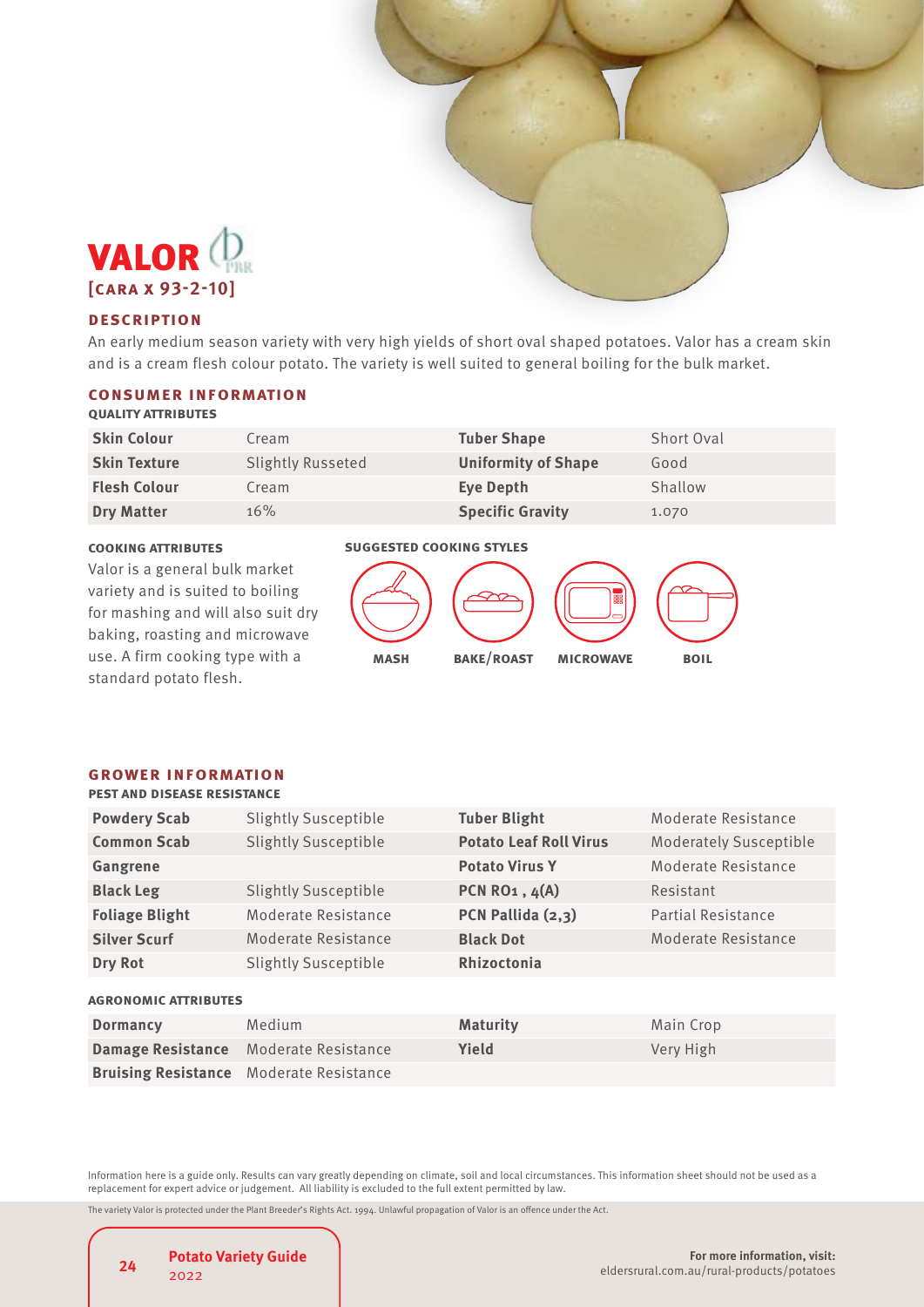| <b>NOTES</b> |  |  |  |
|--------------|--|--|--|
|              |  |  |  |
|              |  |  |  |
|              |  |  |  |
|              |  |  |  |
|              |  |  |  |
|              |  |  |  |
|              |  |  |  |
|              |  |  |  |
|              |  |  |  |
|              |  |  |  |
|              |  |  |  |
|              |  |  |  |
|              |  |  |  |
|              |  |  |  |
|              |  |  |  |
|              |  |  |  |
|              |  |  |  |
|              |  |  |  |
|              |  |  |  |
|              |  |  |  |
|              |  |  |  |
|              |  |  |  |
|              |  |  |  |
|              |  |  |  |
|              |  |  |  |
|              |  |  |  |
|              |  |  |  |
|              |  |  |  |
|              |  |  |  |

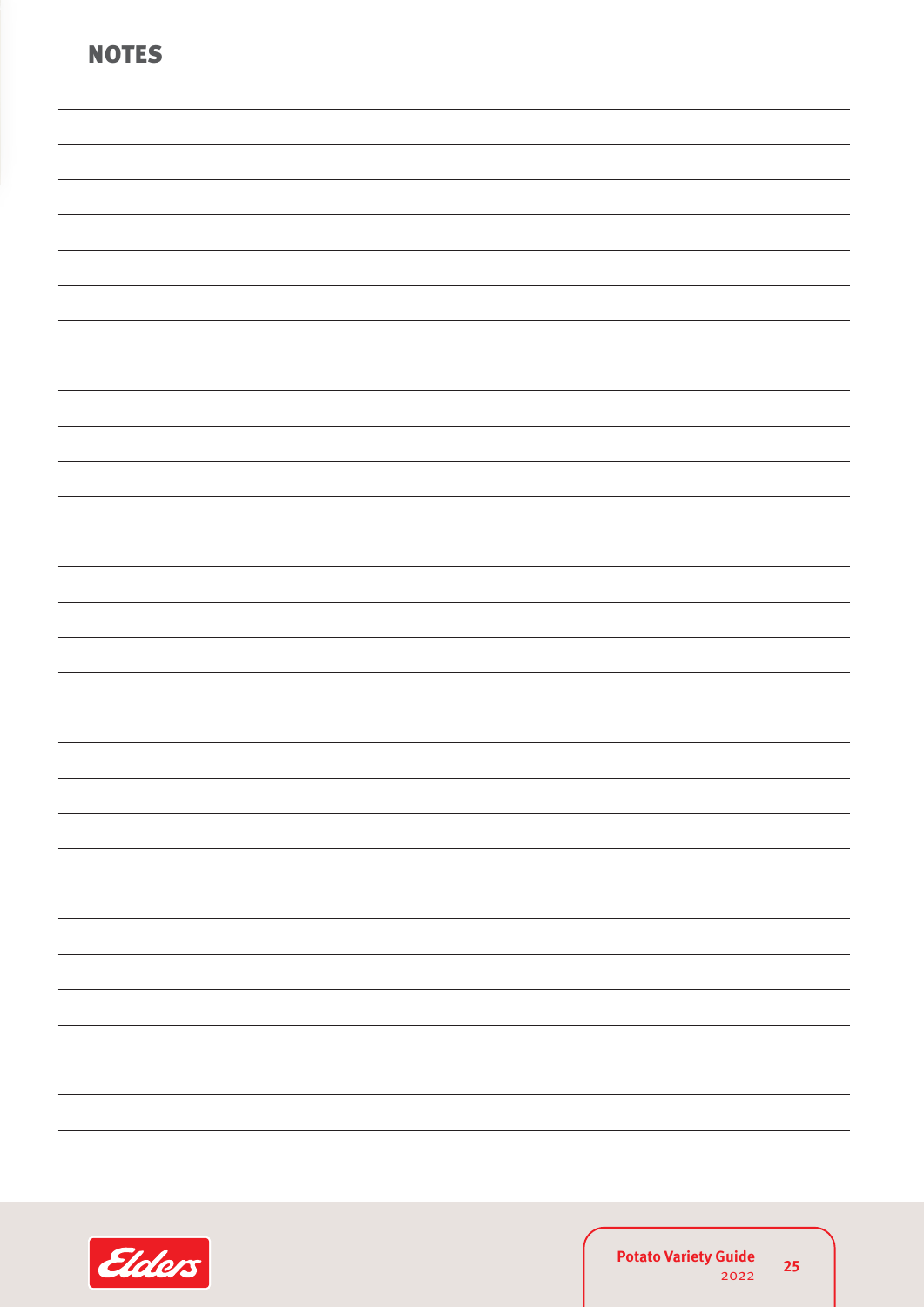| <b>NOTES</b> |  |  |
|--------------|--|--|
|              |  |  |
|              |  |  |
|              |  |  |
|              |  |  |
|              |  |  |
|              |  |  |
|              |  |  |
|              |  |  |
|              |  |  |
|              |  |  |
|              |  |  |
|              |  |  |
|              |  |  |
|              |  |  |
|              |  |  |
|              |  |  |
|              |  |  |
|              |  |  |
|              |  |  |
|              |  |  |
|              |  |  |
|              |  |  |
|              |  |  |
|              |  |  |
|              |  |  |
|              |  |  |
|              |  |  |
|              |  |  |
|              |  |  |
|              |  |  |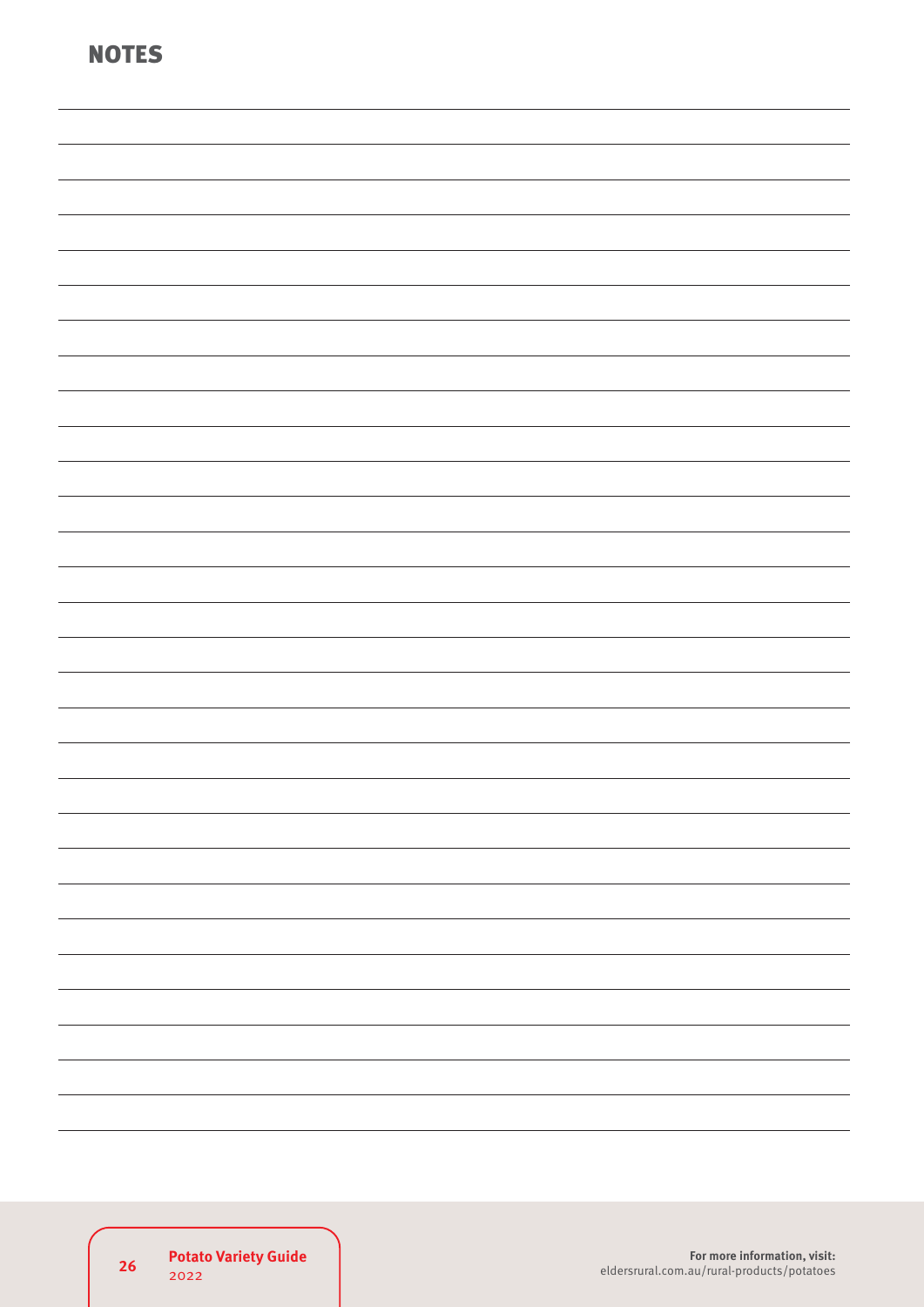| <b>NOTES</b> |  |  |  |
|--------------|--|--|--|
|              |  |  |  |
|              |  |  |  |
|              |  |  |  |
|              |  |  |  |
|              |  |  |  |
|              |  |  |  |
|              |  |  |  |
|              |  |  |  |
|              |  |  |  |
|              |  |  |  |
|              |  |  |  |
|              |  |  |  |
|              |  |  |  |
|              |  |  |  |
|              |  |  |  |
|              |  |  |  |
|              |  |  |  |
|              |  |  |  |
|              |  |  |  |
|              |  |  |  |
|              |  |  |  |
|              |  |  |  |
|              |  |  |  |
|              |  |  |  |
|              |  |  |  |
|              |  |  |  |
|              |  |  |  |
|              |  |  |  |

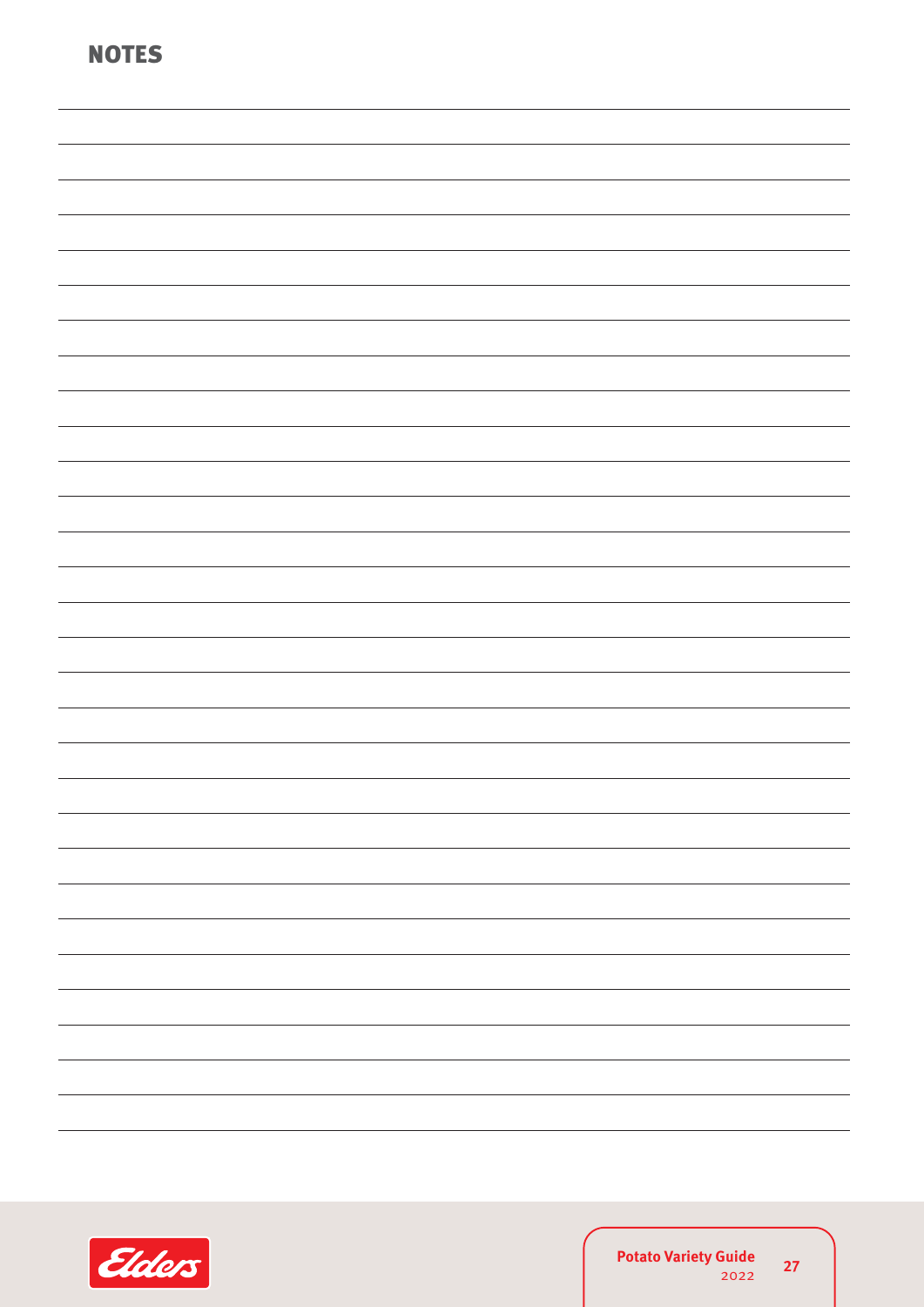| <b>NOTES</b> |  |  |
|--------------|--|--|
|              |  |  |
|              |  |  |
|              |  |  |
|              |  |  |
|              |  |  |
|              |  |  |
|              |  |  |
|              |  |  |
|              |  |  |
|              |  |  |
|              |  |  |
|              |  |  |
|              |  |  |
|              |  |  |
|              |  |  |
|              |  |  |
|              |  |  |
|              |  |  |
|              |  |  |
|              |  |  |
|              |  |  |
|              |  |  |
|              |  |  |
|              |  |  |
|              |  |  |
|              |  |  |
|              |  |  |
|              |  |  |
|              |  |  |
|              |  |  |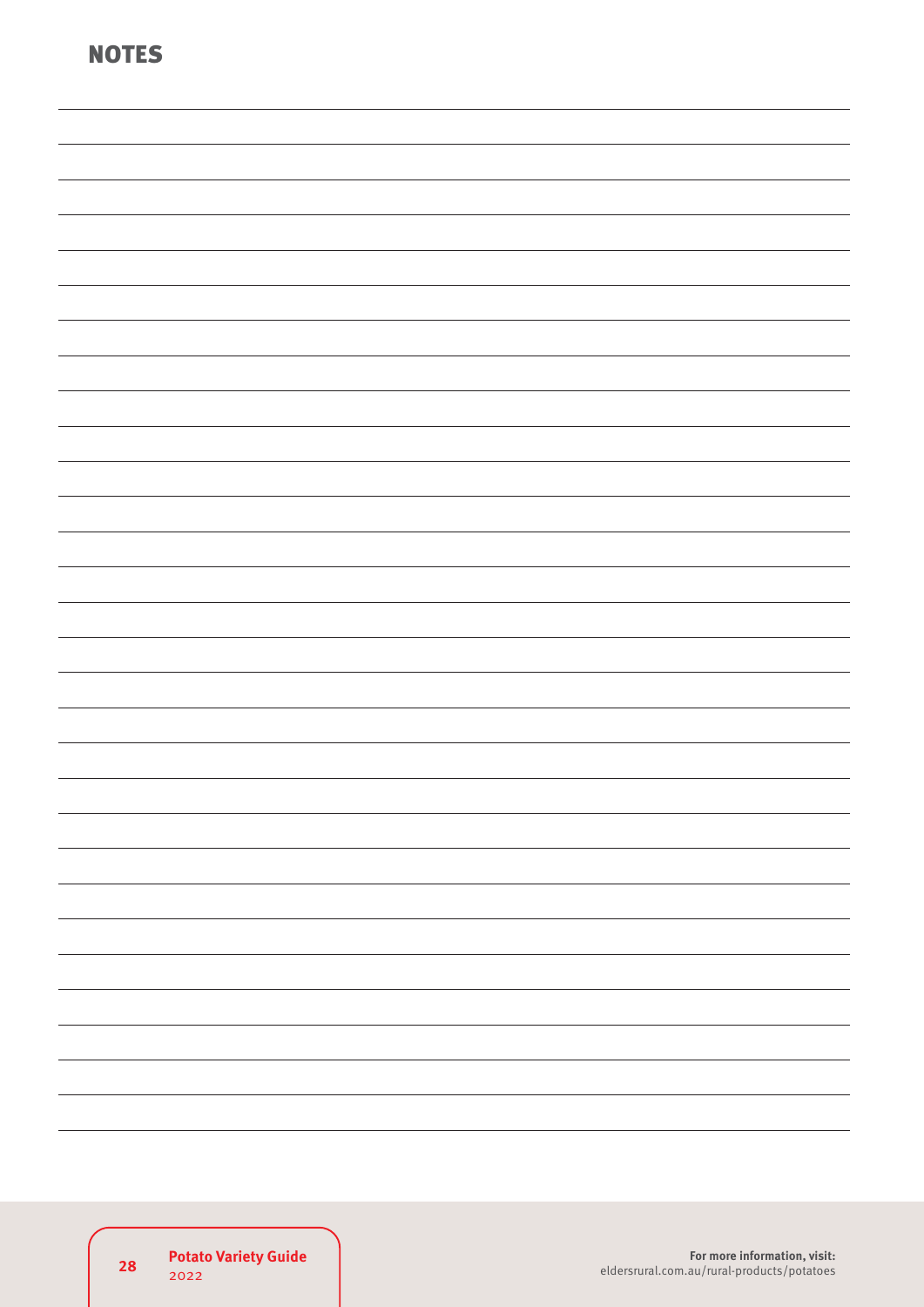| <b>NOTES</b> |  |  |  |
|--------------|--|--|--|
|              |  |  |  |
|              |  |  |  |
|              |  |  |  |
|              |  |  |  |
|              |  |  |  |
|              |  |  |  |
|              |  |  |  |
|              |  |  |  |
|              |  |  |  |
|              |  |  |  |
|              |  |  |  |
|              |  |  |  |
|              |  |  |  |
|              |  |  |  |
|              |  |  |  |
|              |  |  |  |
|              |  |  |  |
|              |  |  |  |
|              |  |  |  |
|              |  |  |  |
|              |  |  |  |
|              |  |  |  |
|              |  |  |  |
|              |  |  |  |
|              |  |  |  |
|              |  |  |  |
|              |  |  |  |
|              |  |  |  |

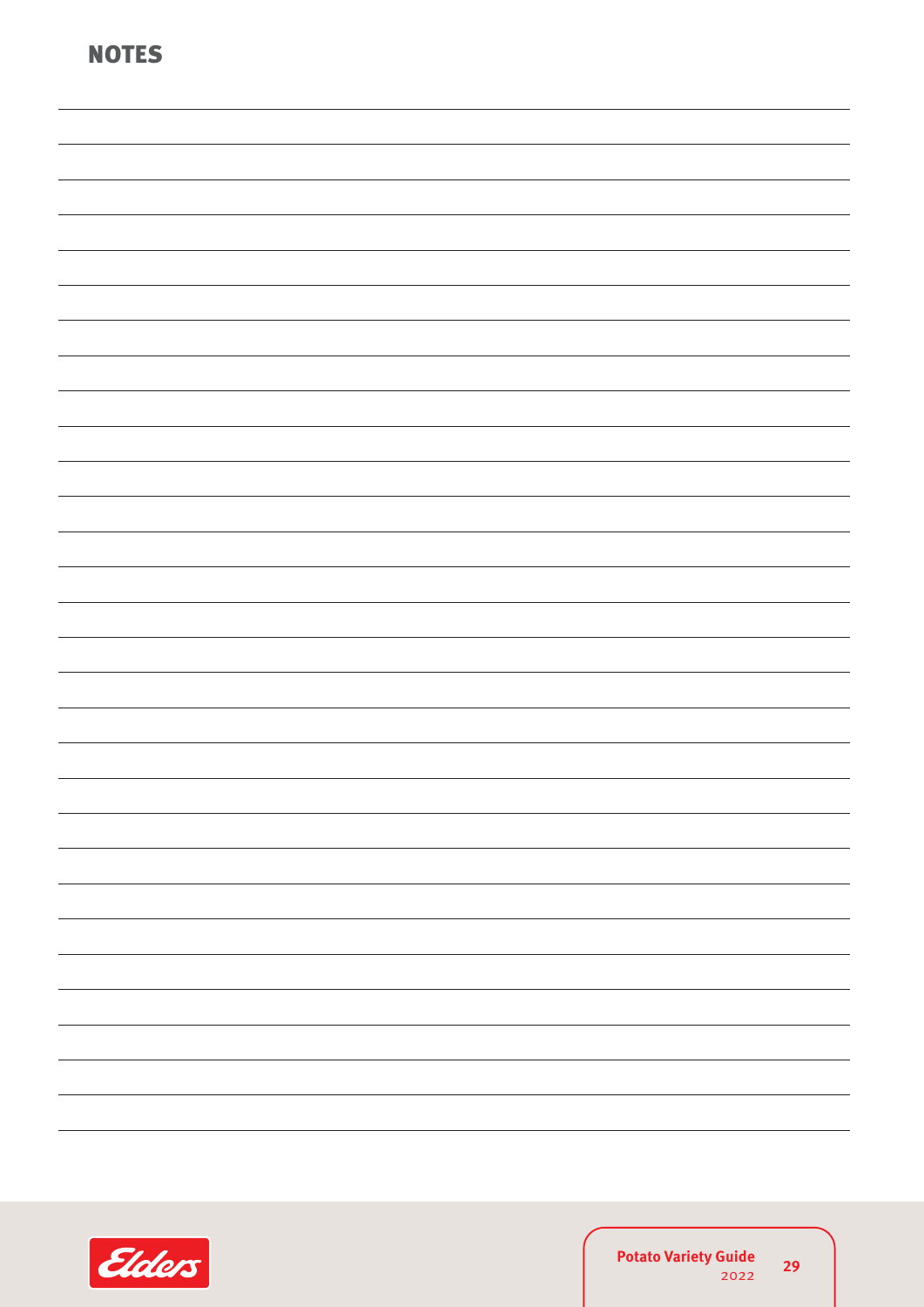

## Results you can see to believe

## SERENADE<sup>®</sup><br>SOIL ACTIV

**Serenade® Soil Activ is a soil-optimised addition to the Serenade family, developed to achieve superior colonisation of plant roots and improved uptake of soil resources.**

Serenade Soil Activ is a beneficial bacteria, that colonises potato roots, creating a win-win relationship with the plant at the soil interface, improving nutrient availability to the plant and developing tubers. This frequently results in better tuber size, uniformity, and quality.

In replicated strip harvest assessments taken at harvest, Serenade Soil Activ treated plots produced 9.9% higher premium class tubers (by weight) than untreated plots.

For more information on crop performance trials, speak to your Bayer representative today, or **visit serenadesoilactiv.com.au**

**Increased Marketable Yield** Strip harvest, fresh market potatoes, South Australia





\*Images are a representative sample taken from one replicate dig at harvest.

#### **Total premium class weight (%)**



ppScience Pty Ltd, ABN 87 000 226 022, Level 1, 8 Redfern Road, Hawthorn East, Victoria 3123. Technical Enquiries 1800 804 479. crop.bayer.com.au. Always consult the product label for de<br>pn. The information and recommendat eved to be reliable at the time of publication. Results may vary, as the use and application of the ct is beyond our control and may be subject to climatic, geographical or biological variables, and/or developed resistance. Any product referred to in this brochure must be used strictly as di<br>accordance with all instructi wfully able to do so, Bayer Cro mark of the Baver Group. BHO0267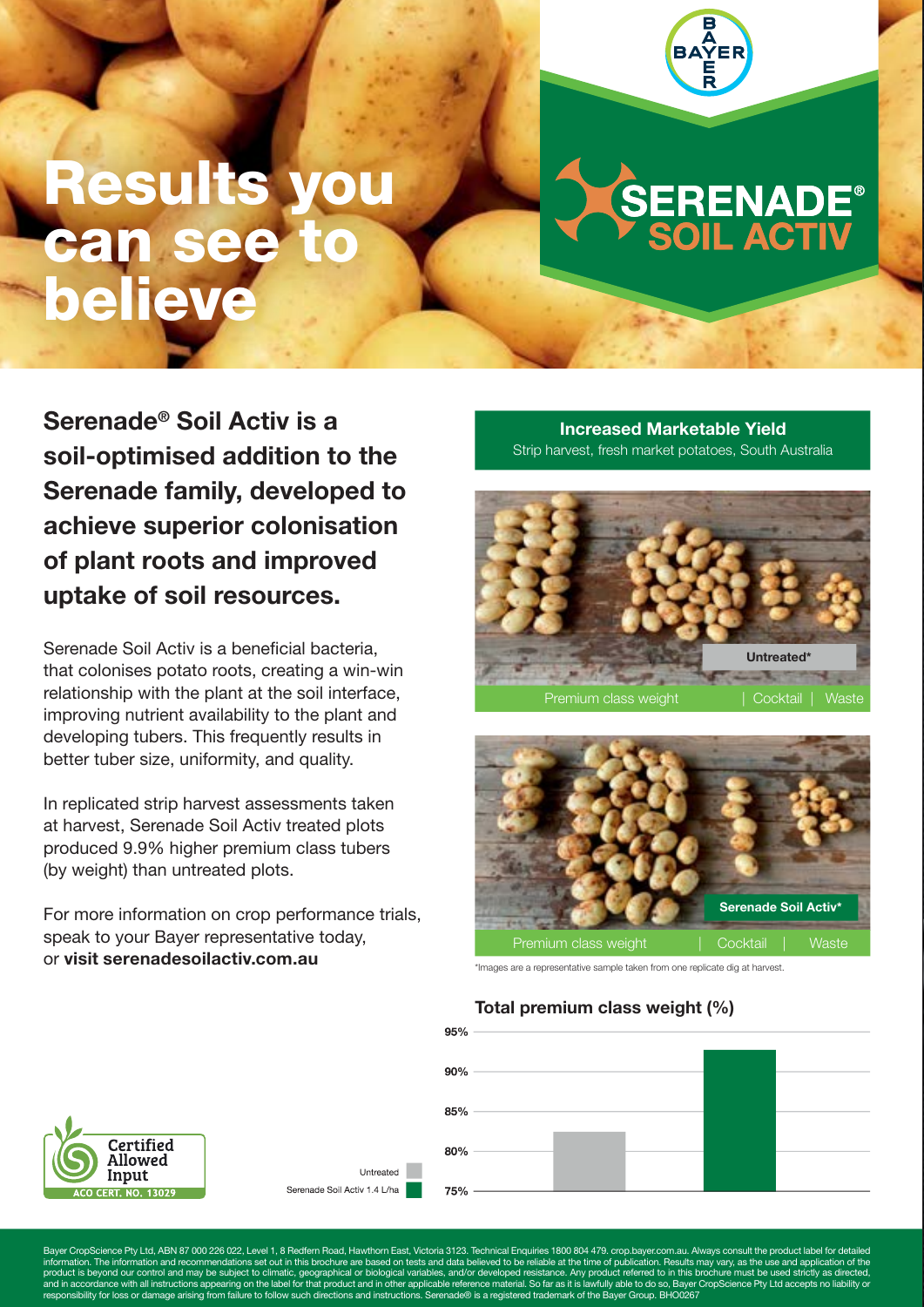

# prescription<br>for healthier botatoes

#### EMESTO® PRIME IN-FURROW FUNGICIDE

is a convenient and effective treatment that provides farmers outstanding efficacy for control of soil-borne black scurf. Its alternative mode of action will help slow the development of resistance to all the current treatments.

NAILABLE

and re